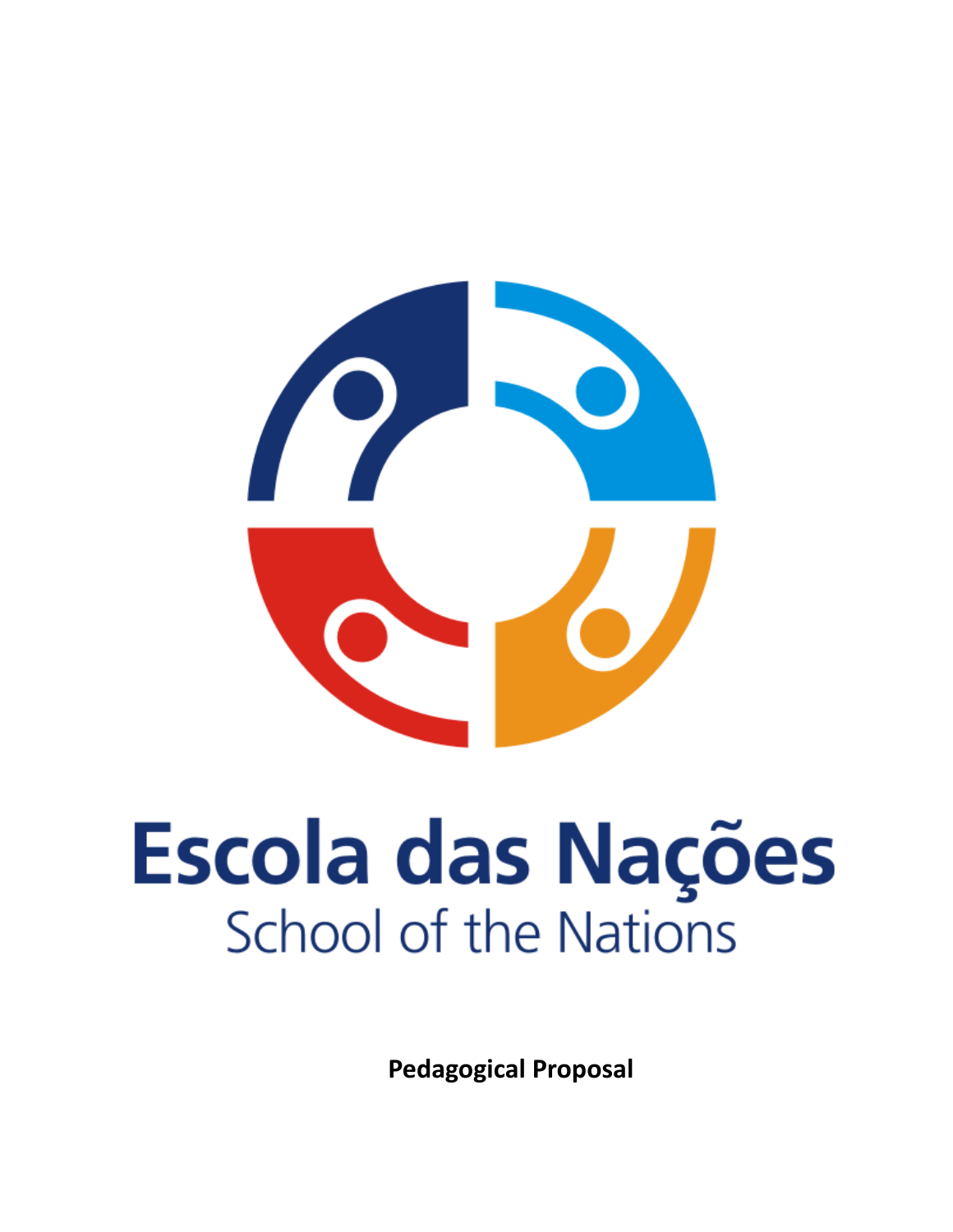# **Contents**

| Pedagogical Proposal                                                         | 3  |
|------------------------------------------------------------------------------|----|
| Introduction                                                                 | 3  |
| I - Background, Nature, and Context of the School                            | 3  |
| II - Guiding Principles of Educational Practices                             | 4  |
| <b>Institutional Values</b>                                                  | 4  |
| Institutional Objectives                                                     | 4  |
| <b>Learning Principles</b>                                                   | 4  |
| III - Mission and Institutional Objectives                                   | 5  |
| Mission                                                                      | 5  |
| Institutional Objectives                                                     | 5  |
| IV - Pedagogical Organization of Education and Teaching                      | 5  |
| Early Childhood Education                                                    | 6  |
| <b>Primary Schooling</b>                                                     | 7  |
| <b>High School</b>                                                           | 7  |
| V - Curricular Organization and Respective Matrixes                          | 8  |
| Early Childhood Education                                                    | 9  |
| <b>Primary Schooling</b>                                                     | 10 |
| <b>High School</b>                                                           | 11 |
| Grade Equivalence in Brazilian and United States School Systems              | 15 |
| VI - Objectives of the Education, Teaching and Method Adopted                | 15 |
| Methodology and Teaching Methods:                                            | 16 |
| VII - Monitoring, Control, and Evaluation of Teaching and Learning Processes | 16 |
| Remediation                                                                  | 17 |
| <b>Grade Skipping</b>                                                        | 18 |
| Partial Progression                                                          | 18 |
| Equivalence of Studies and Adaptation                                        | 18 |
| School Attendance                                                            | 18 |
| VIII - Institution Evaluation Process                                        | 18 |
| IX - Infrastructure, Physical Installations, Equipment, and Materials:       | 19 |
| X - Administrative and Pedagogical Management                                | 20 |
| XI - Final Considerations                                                    | 21 |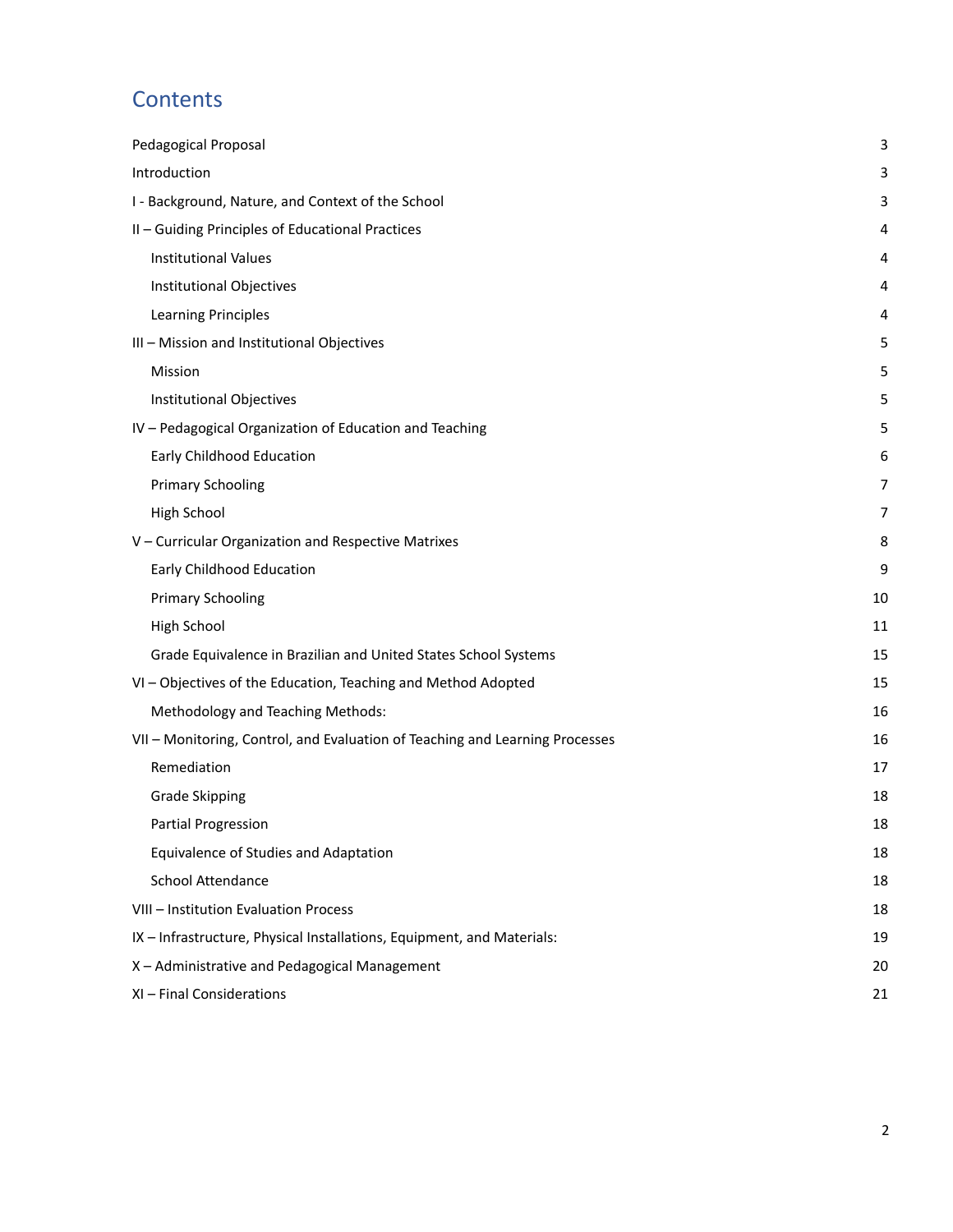#### <span id="page-2-0"></span>**Pedagogical Proposal**

#### <span id="page-2-1"></span>**Introduction**

The purpose of this document is to provide guidance and contributions toward the efficient development of school practices. It was prepared in compliance with Articles 171 and 174 of the Federal District Education Council (CEDF) Resolution 1/2012.

In compliance with provisions of Articles 171 and 174 of CEDF Resolution 1/2012, this Pedagogical Proposal defines the identity of School of the Nations as a bilingual international school, inspired by the philosophy of the Bahá´í Faith, with the aim of educating world citizens, free from prejudice and tolerant of other religions, cultures, and ethnicities.

As guiding principles for these educational practices, the School has developed a pedagogical and curricular organization and evaluation processes.

#### <span id="page-2-2"></span>**I - Background, Nature, and Context of the School**

School of the Nations began its educational activities on September 1, 1980, to serve students of various nationalities. It arose from the dream of two families of North American teachers who envisaged founding an institution based on a new international education model. The inspiration for this model was the principle of unity in diversity, to create an environment in which students of different nationalities, ethnicities, cultures, and religions can learn to live in peace and harmony while achieving maximum development of their intellectual, physical, and spiritual potentialities.

The school community is comprised of Brazilian families, many of which are members of the diplomatic corps, and of foreign families from dozens of countries, who are connected with embassies, international nongovernmental organizations, and organizations such as UNICEF, the World Bank, and the United Nations.

The School provides bilingual (Portuguese and English) Early Childhood and Primary Schooling. Since August 4, 1997, it has also provided High School classes.

The School obtained recognition under Secretariat of Education of the Federal District (SE/DF) Order [*Portaria*] 32 on June 24, 1991. It was granted permanent reaccreditation under Order 310, based on CE/DF Order 126 of July 17, 2002. Subsequent reaccreditation was awarded under SE/DF Order 225 from June 19, 2009. The School's Main Campus is located at SHIS QI 21 Área Especial – Conjunto 1 – Brasília-DF.

In response to requests from the school community, School of the Nations inaugurated a new campus specifically for Early Childhood Education to promote the integral development of younger children. This new facility has proven appropriate for developing the capacities and skills of this age group. In this context, activities of a physical, affective, and cognitive nature and the fostering of ethical and moral values are developed through educational and artistic activities and play and interpersonal relations and social inclusion within the School's principle of 'unity in diversity' to provide education for the third millennium.

Classes at the Early Childhood Campus began in August 2002, with the provision of Early Childhood Education, in compliance with CE/DF Order 310 and based on CF/DF Opinion 126 of July 17, 2002. Subsequently, reaccreditation was authorized under SE/DF Order 225 of June 19, 2009. Then-called Kindergarten III classes (that is, the current first year of Primary Schooling) continued at the Early Childhood Campus as originally planned and authorized. This decision was taken based on the results of pedagogical and logistical studies for this age group. The Early Childhood Campus is located at SMDB, Conjunto 19-lotes 2-casa A, Lago Sul, DF.

School of the Nations is maintained by the *Associação Cidadão do Mundo - Centro de Education e Cultura* (World Citizen Association – Center for Education and Culture, in English) a nonprofit association for educational purposes, and indeterminate duration, an entity with educational objectives, with offices and venue in Brasília - Distrito Federal, located at Lago Sul, SHIS QI 21 – Área Especial, Conjunto 1 – Brasília - DF, and duly registered, on November 26, 1990, under number 420 Book A-2, at the [Notary Office] *Cartório do 2° Ofício de Registros e Títulos*, located at SCS, Ed. Antonio Venâncio da Silva, Loja 10, Brasília – DF.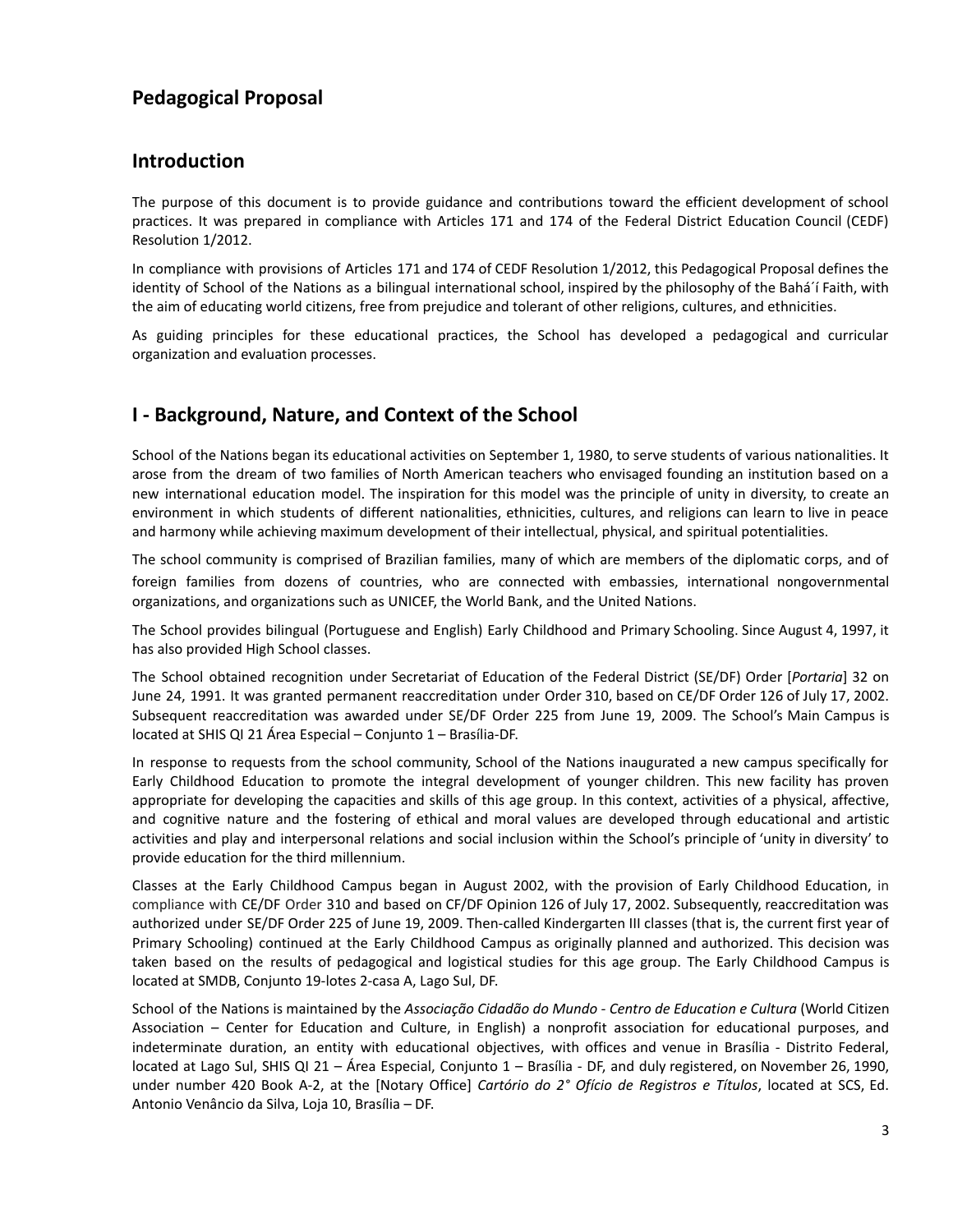Founded under precepts of the spiritual nature of individuals and the unity of humankind, the School's overall objective is to develop the capacity to seek knowledge and to love within the context of service to humankind.

Based on a background of consolidated experience, Primary education at School of the Nations is carried out in harmony with the principles, objectives, and pedagogical guidelines that underpin education reform in Brazil and the Federal District, and the skills and competencies required by contemporary educational processes.

School of the Nations is internationally accredited by AdvancED and by the Southern Association of Colleges and Schools Council on Accreditation and School Improvement (SACS CASI). The School is affiliated with the Association of American/International Schools in South America, the Association of American Schools in Brazil, the Northwest Evaluation Association, The College Board (SAT/PSAT), K12 Online Education, and The Academy for International School Heads.

The School's full-time bilingual curriculum, pursued in the Portuguese and English languages, aims to educate world citizens by constructing and producing knowledge to organize the creative dimensions of thought, thereby contributing toward our students' personal and social development.

#### <span id="page-3-0"></span>**II – Guiding Principles of Educational Practices**

School of the Nations aims to provide its students with a worldview underpinned by scientific, moral, ethical, and spiritual principles stemming from the teachings of the Bahá´í Faith**.**

#### <span id="page-3-1"></span>**Institutional Values**

- Oneness of God
- Oneness of Humanity
- Oneness of Religion
- Unity in Diversity respect for and value of different ethnic and social groups, nationalities, and religions
- Elimination of prejudices
- **Gender equality**
- Essential nobility of human beings
- Investigation of the truth
- Provision of service to humanity as the primary purpose of life

#### <span id="page-3-2"></span>**Institutional Objectives**

- Cultivate the capacity of learning to learn, learning to do, learning to be, and learning to live in community.
- Nurture students' development of higher reasoning and conflict-resolution skills applied to complex and challenging contexts.
- Promote excellence in all aspects of human growth and development.
- Nurture students' adoption of behaviors characterized by rectitude of conduct based on ethical and moral principles.
- Nurture students' development of habits and skills to ensure healthy living and emotional stability.
- Nurture students' ability to form healthy social relationships, to assume responsibilities and challenges, and to understand present and future changes.

#### <span id="page-3-3"></span>**Learning Principles**

- The learning environment is safe, supportive, and productive.
- The learning environment fosters independence, interdependence, and motivation.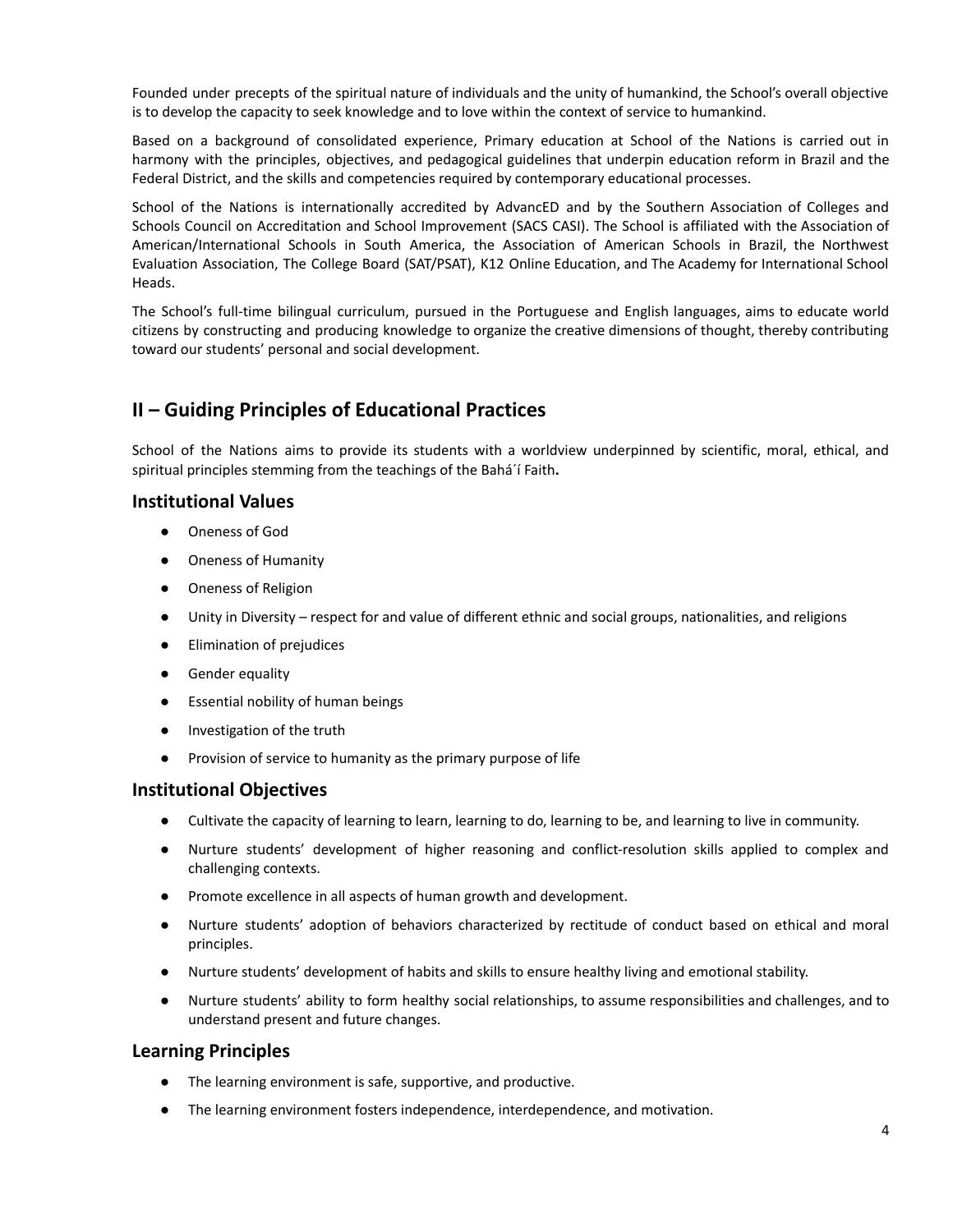- The needs, experiences, perspectives, and interests of students are reflected in curricular programs.
- The spiritual nature and sensitivity of each student are respected and cultivated, holistically and with encouragement.
- Students are challenged and supported to develop deeper levels of thought and productive use of knowledge.

### <span id="page-4-0"></span>**III – Mission and Institutional Objectives**

#### <span id="page-4-1"></span>**Mission**

School of the Nations educates students to be world citizens based on standards of academic, bilingual, and ethical excellence to develop their capacities to know, love, and serve humankind.

#### <span id="page-4-2"></span>**Institutional Objectives**

School of the Nations strives to be exemplary among Brazilian and international schools for its commitment to world citizenship and helping young people develop outstanding academic, ethical, and spiritual qualities and a clear understanding of their roles in building a better world.

#### <span id="page-4-3"></span>**IV – Pedagogical Organization of Education and Teaching**

Since 1980, School of the Nations has provided Kindergarten, Primary Schooling, and High School education to Brazilian and international students, on an annual basis, with daily 7-hour school periods, and a school year beginning in July or August and ending in June.

To ensure bilingual learning for students from Early Childhood to High School, classes at School of the Nations start daily at 7:45 a.m. and end at 3:10 p.m.

Early Childhood classes begin at 8:10 a.m. and end at 3:10 p.m. Classes for the initial grades of Elementary School begin at 8:00 a.m. and end at 3:00 p.m. Classes for the final grades of Elementary School and High School begin at 7:45 a.m. and end at 3:10 p.m., with content provided in Portuguese and English.

Timetables for Each Stage of Schooling:

| Early Childhood Timetable |                                                                              |           |  |
|---------------------------|------------------------------------------------------------------------------|-----------|--|
| Start and Finish:         | 8:10a.m.                                                                     | 3:10 p.m. |  |
| Class duration:           | 55 minutes                                                                   |           |  |
| Recesses:                 | Two 15-minute periods in the morning and afternoon not counted as class time |           |  |
|                           | One hour for lunch not counted as class time                                 |           |  |

| Elementary School Timetable – Grades 1 to 5 |                                                                              |           |  |
|---------------------------------------------|------------------------------------------------------------------------------|-----------|--|
| Class duration:                             | 55 minutes                                                                   |           |  |
| Start and Finish:                           | 8:00 a.m.                                                                    | 3:00 p.m. |  |
| Recesses:                                   | Two 15-minute periods in the morning and afternoon not counted as class time |           |  |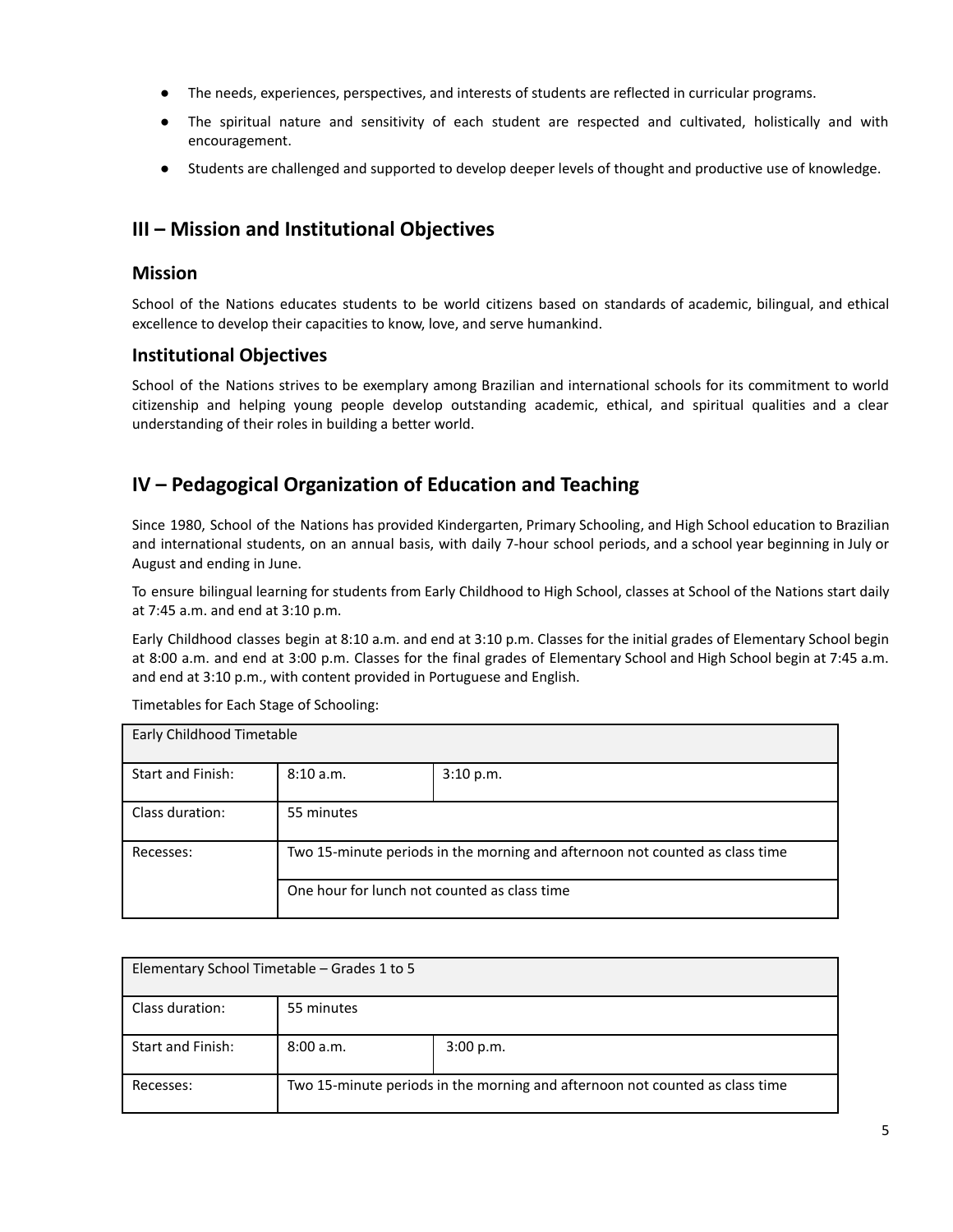| One hour for lunch not counted as class time |
|----------------------------------------------|

| Elementary School Timetable - Grades 6 to 9 |                                                     |           |  |
|---------------------------------------------|-----------------------------------------------------|-----------|--|
| Class duration:                             | Eight 45-minute periods                             |           |  |
| Class hours                                 | Start                                               | Finish    |  |
|                                             | $7:45$ a.m.                                         | 3:00 p.m. |  |
|                                             | 15 minutes in the morning not counted as class time |           |  |
| Recess:                                     | One hour for lunch not counted as class time        |           |  |

| High School Timetable – Grades 10 to 12 |                                                     |  |  |
|-----------------------------------------|-----------------------------------------------------|--|--|
| Class duration:                         | Eight 45-minute periods                             |  |  |
| Class hours                             | $7:45$ a.m.<br>3:00 p.m.                            |  |  |
| Recess:                                 | 15 minutes in the morning not counted as class time |  |  |
|                                         | One hour for lunch not counted as class time        |  |  |

In compliance with the laws of the Federal District and Guidelines set by the Ministry of Education (National Education Parameters) and bearing in mind the demands and expectations of the community, School of the Nations has organized and implemented the following stages of schooling.

Focus on inclusion at the School entails providing pedagogical support to enable students with disabilities or special educational needs to develop competencies and skills within their possibilities and at their own pace. It foresees assistance to help students overcome limitations while, at the same time, fosters coexistence and respect for diversity among students.

#### <span id="page-5-0"></span>**Early Childhood Education**

During this stage of schooling, activities are centered on essential learning, character-building, social activity, and development of the child's autonomy considering, to this end, multiple and diverse spaces for building knowledge.

During this phase, students develop social skills, learn teamwork and how to play in groups. They engage in activities related to their interests and needs.

Children experience a bilingual (Portuguese and English) learning environment, supported by a balanced curriculum and based on varied activities. Students undergo immersion in both languages, during which they are encouraged to discover, question, and accept challenges.

At School of the Nations, Early Childhood Education is provided on a full-day basis, in accordance with the students' age group.

- a) Nursery II (*Maternal II*) (as of 2 years old)
- b) Nursery III (*Maternal* III) (as of 3 years old)
- c) Pre-Kinder (*Jardim* I) (as of 4 years old)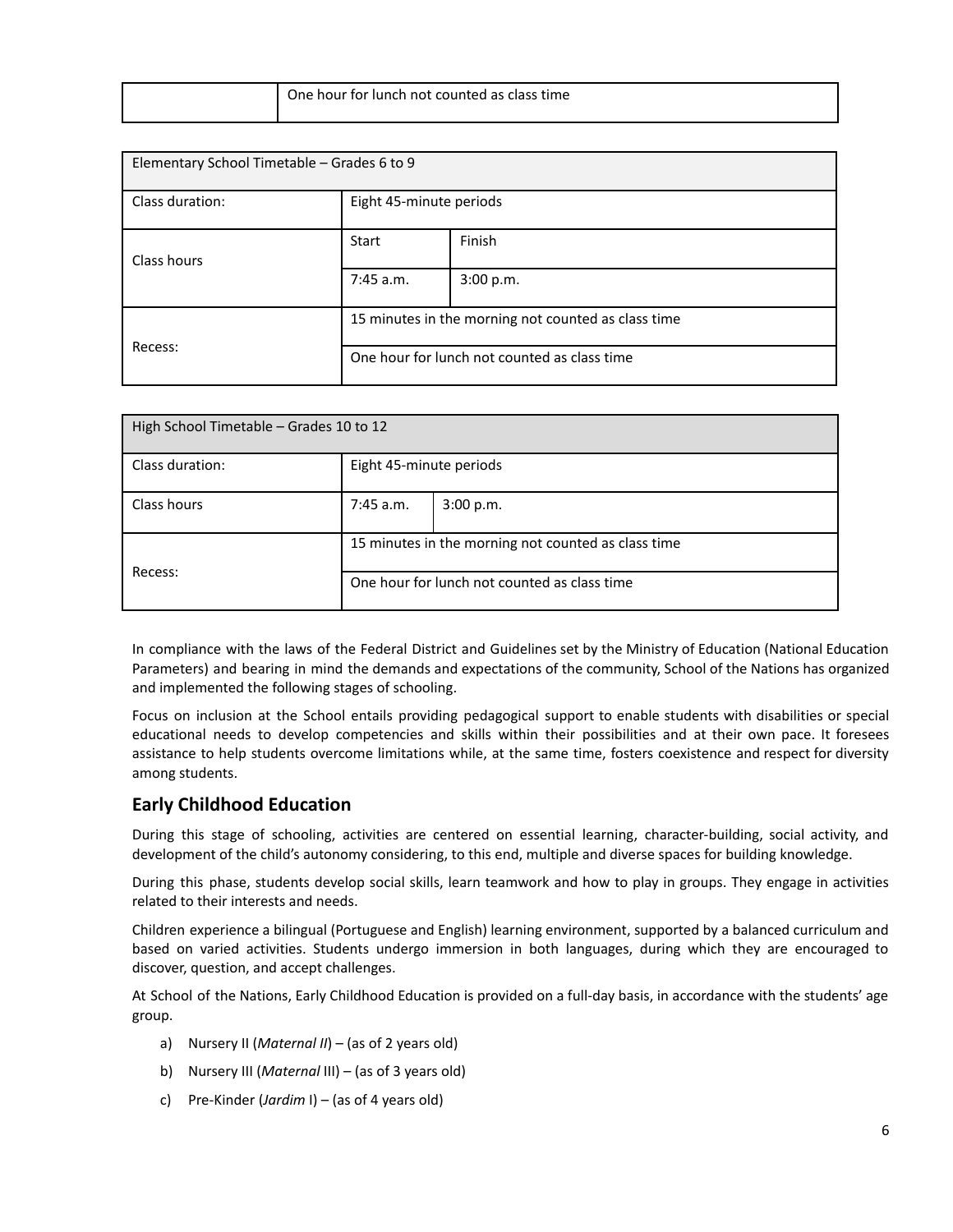d) Kindergarten (*Jardim* II) – (as of 5 years old)

#### **Early Childhood Education at School of the Nations pursues the following objectives:**

- Provide children from 2 to 5 years old and of different nationalities opportunities to develop interpersonal relations, social engagement, and physical, affective, cognitive, spiritual, ethical, and aesthetic potentialities.
- Promote the well-being of children, nurturing their curiosity and interests.

#### <span id="page-6-0"></span>**Primary Schooling**

The purpose of Primary Schooling is to provide the necessary conditions for the full and harmonious development of students' potentialities, to foster their personal fulfillment, the exercise of citizenship, and preparation for work. At School of the Nations, bilingual education is pursued full time. The current regime is of progressive grades, over annual periods, based on the age and competencies expected for each year, in accordance with current legislation. It also encompasses the Sequential Literacy Cycle, comprising the three initial years of Primary Schooling and prescribes not leaving students behind while offering opportunities for systemizing and deepening of basic learning.

Curricular components are organized in an interdisciplinary and contextualized manner, employing projects, workshops, and other activities, establishing relationships among concepts and reality.

Among the objectives of Primary Schooling are:

- To develop a capacity to learn, primarily through striving for full command of reading, writing, and arithmetic.
- To understand the natural and social environment, political, technological and artistic systems, and the values that underpin Brazilian society by building a concept of national and personal identity and stimulating a feeling of belonging in the country.
- To develop self-knowledge and trust in ones' affective, physical, cognitive, spiritual, ethical, and aesthetic capacities, interpersonal relations, the sense of belonging within society, perseverance in building knowledge and the exercise of citizenship.
- To learn how to use different information sources and technological resources to build knowledge.
- To understand and value the plurality of other peoples and nations' social and cultural heritage and assume positions against all forms of discrimination based on cultural differences, social class, religion, sex, ethnicity, or other characteristics.

#### <span id="page-6-1"></span>**High School**

The purpose of High School is the integral education of students, providing them with a more in-depth knowledge base to enable their pursuit of higher education in fields aligned to their interests and aptitudes and preparing them for work.

This stage of education is responsible for deepening and consolidating the knowledge built up during earlier stages, thereby preparing students to continue their learning. It is the appropriate stage for consolidation of knowledge of the forms of language, of the sciences and humanities, relating these aspects through a harmonious and balanced curriculum.

School of the Nations' High School is bilingual and full time, for a period of three years. The current regime consists of three grades, each lasting one year.

In addition to encompassing the compulsory National Core Curriculum, the School curriculum also offers a diversified segment to provide an enriched curriculum while allowing flexibility. Both the National Core Curriculum and the diversified segment are organized by fields of knowledge.

Curricular components are arranged in an interdisciplinary and contextualized manner and contemplate the following fields.

● Field of Languages, Codes, and associated Technologies: knowledge of Portuguese Language, Modern Foreign Language (English), Physical Education and Arts.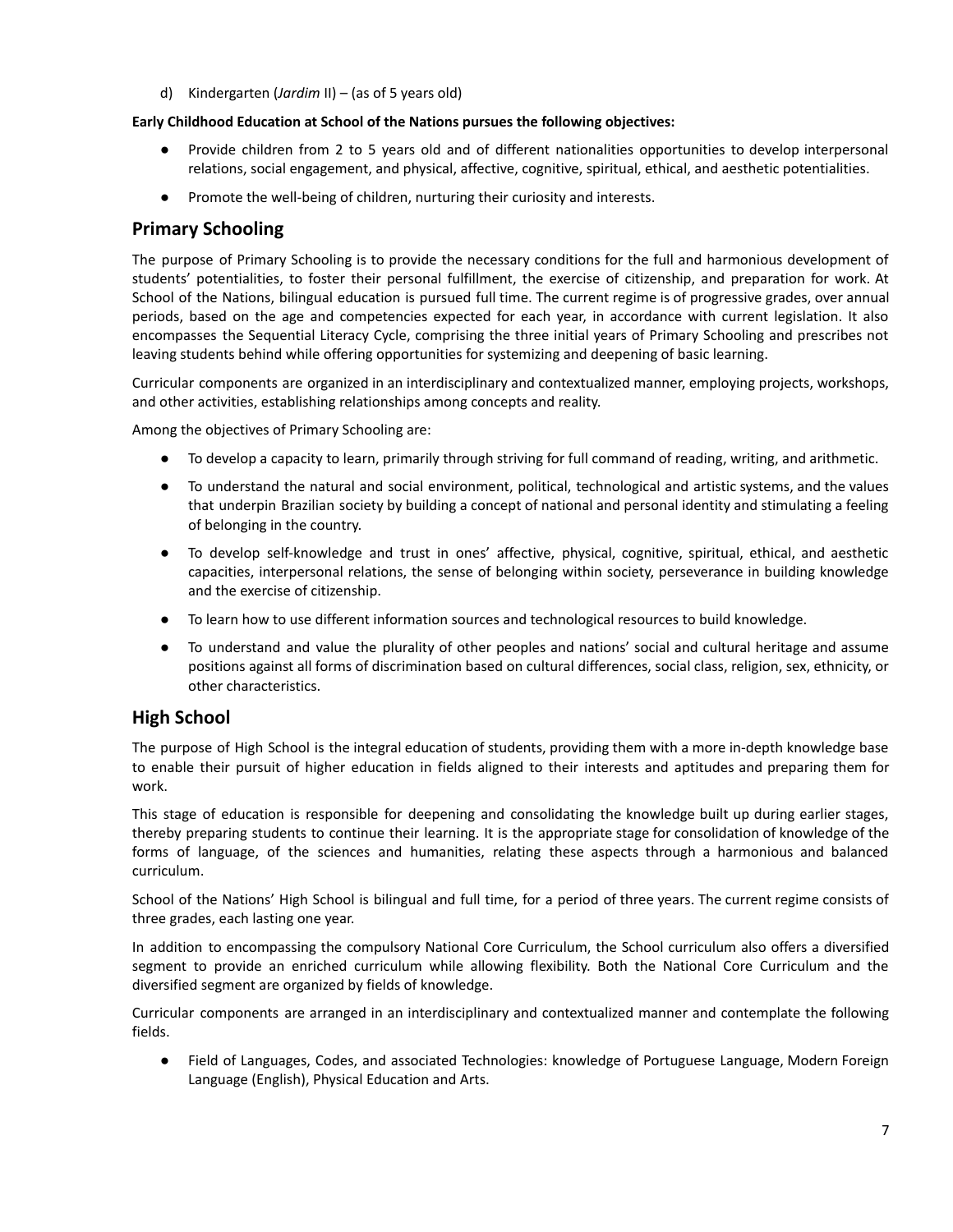- Field of Natural Sciences, Mathematics, and associated Technologies*:* knowledge of Biology, Physics, Chemistry, and Mathematics.
- Field of Human Sciences and associated Technologies: knowledge of History, Geography, Sociology, and Philosophy.
- Diversified Segment*:* Modern Foreign Language English, Modern Foreign Language Spanish, Advanced Placement, Moral Education and Global Citizenship.

Objectives of High School:

- To encourage students to gain knowledge of their aptitudes to foster their vocational potentialities and preparation for work.
- To enable continuity or equivalence of Primary education, the expansion and deepening of systematized knowledge, focused on the robust development of general knowledge and the education of autonomous, critical, creative, participative beings, including ethical training.
- To develop and understand scientific and technological principles, relating theory to practice in teaching each curricular component.
- To prepare students for continued university-level studies either in Brazil or other countries.
- To provide students with knowledge of the Spanish language to expand their capacity for integration, communication, and access to world citizenship.

#### <span id="page-7-0"></span>**V – Curricular Organization and Respective Matrixes**

Like the curriculum, knowledge is a construct and product of social and historical relationships. In this respect, at School of the Nations, a critical perspective orients Early Childhood Education, Primary Schooling, and High School, through bilingual education in English and Portuguese, to ensure communication among different cultures, based upon curricular principles which, among other premises, presume:

- That knowledge is built and developed within given historical, social, and cultural contexts. Thus, school knowledge must always be contextualized.
- From Early Childhood Education to High School, the School's Pedagogical Proposal underscores the importance of learning taking place as a result of a well-thought-out and research-based curriculum. That learning should be intentional and based on activities capable of overcoming immediacy, pragmatism, and spontaneity.

Article 19 of CE/DF Resolution 1/2012 confirms mandatory provision of the following curricular components for elementary education:

- I. Afro-Brazilian and Indigenous History and Culture within elementary and secondary schooling, taught throughout the School curriculum, especially in the fields of art, literature, and Brazilian history;
- II. Rights and Citizenship within elementary and secondary schooling;
- III. Children and Adolescents' Rights within Primary Schooling;
- IV. Music, as a compulsory curricular component, but not exclusive to the arts, within elementary and secondary schooling;
- V. Financial Education, as a required curricular component of Mathematics, during the three grades of High School;
- VI. Women's Rights and other gender-related subjects in Primary and High School curriculums.

In the light of paragraphs 3 and 4 of Article 13 of the legislation above, the School offers international students optional enrolment in Spanish Language courses, beginning in Grade 6 of Primary School and in High School.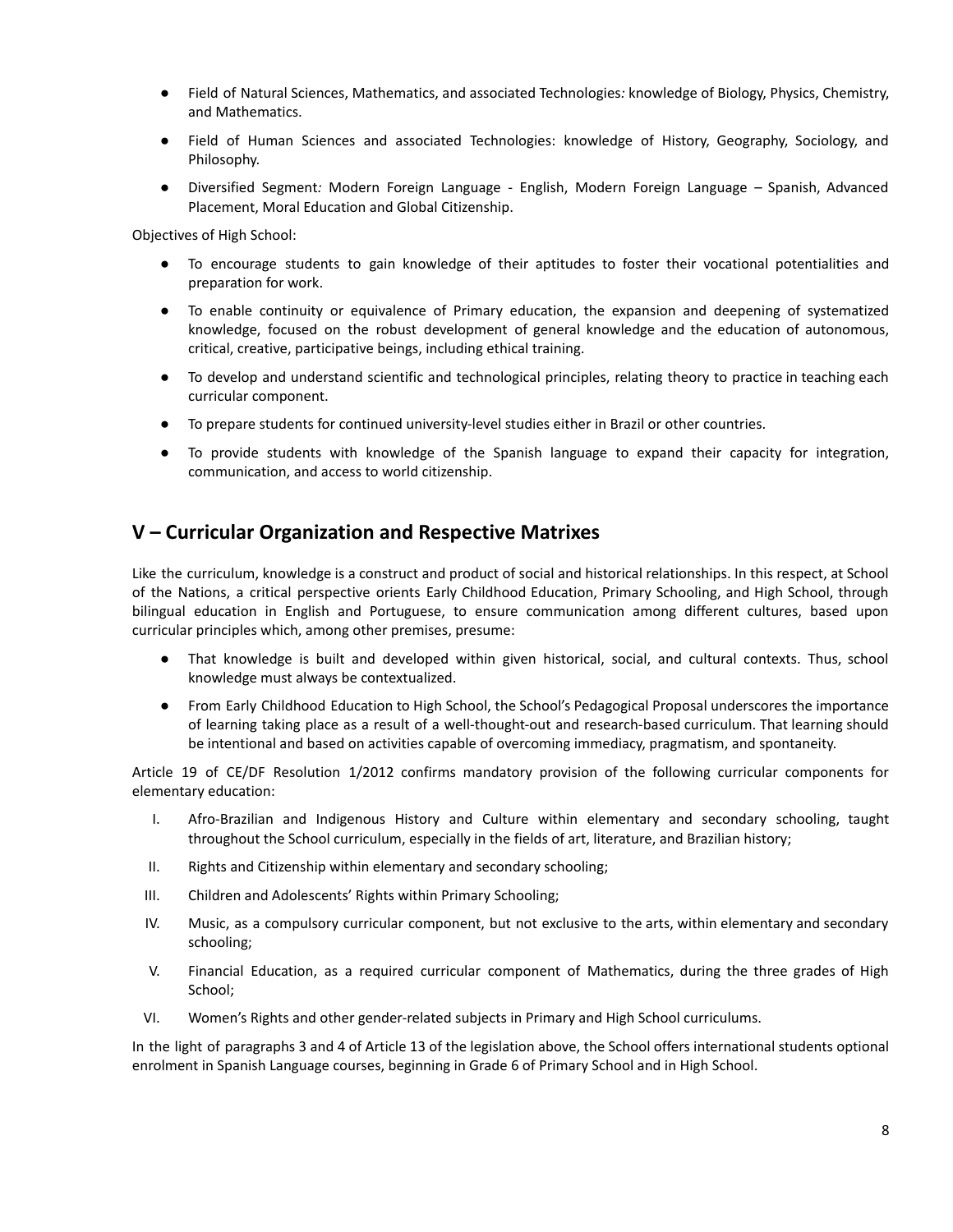International students who opt not to attend classes of Spanish as a Foreign Language shall be directed to participate in remedial tutoring.

The curricular organization herein presented is based upon the premise that each curricular component corresponds to a particular logic. It is the responsibility of teachers to systematize and express each component conceptually and from a perspective of mobility and transformation. All knowledge should be encompassed within a broader context and serve the student as an instrument for overcoming difficulties in the surrounding environment and be conducive to the development of effective actions. Thus, no component of the curriculum in and of itself is of greater importance than any other. Each is of significance as a basis for the education of human beings.

In consonance with paragraphs 1 and 2 of Article 15 of CEDF Resolution 1/2012, crosscutting themes of social relevance are covered while respecting the interests of students, their families, and the community. Below is a list of the crosscutting themes covered by the School.

**Primary Schooling**: national symbols, health, sexuality and gender, family and social life, rights of the elderly, human rights, environmental education, consumer education, food and nutrition education, tax education, traffic education, work, science and technology, and cultural diversity are among the crosscutting themes covered in each grade through interdisciplinary projects carried out during the school year**.**

**High School**: health, sexuality and gender, family and social life, aging processes, human rights, environmental education, consumer education, food and nutrition education, tax education, traffic education, work, science and technology, and cultural diversity are among the crosscutting themes covered in each grade through interdisciplinary projects carried out during the school year**.**

#### <span id="page-8-0"></span>**Early Childhood Education**

The curricular references for Early Childhood Education define three spheres of experience: Personal Education, Social Education, and Knowledge of the World, taught through English and Portuguese language programs.

Such organization is of an instrumental and didactic nature because the building of knowledge occurs in an integrated and global manner, with inter-relationships among the various aspects covered by the children.

The scope of *Personal and Social Education* refers to experiences that prioritize the development of the individual as a person. This effort fosters conditions whereby children learn to relate to, empathize with, and live alongside others and themselves through a basic attitude of acceptance, respect, and trust. In this way, it encompasses an area of work referred to as identity and autonomy.

*Knowledge of the World* refers to the building of different languages by the children and the relationships they establish with the objects of knowledge.

Progressive command of different languages enables the expression and communication of the child's sentiments, emotions, and ideas. It fosters interaction with others, thus facilitating mediation with the culture and with knowledge. The focus is on essential aspects of development and learning, and this furnishes necessary instruments for the children to pursue continued learning throughout their lives.

The following areas of work are underscored: Movement, Visual Arts, Physical Education, Music, Oral and Written Language (Portuguese and English), Nature and Society, and Mathematics.

The specific objective of the English Program in Early Childhood Education is to provide children immersion in the English language during part of the time they are at the School.

Therefore, English acquisition takes place without concern for grammatical structures but through commands and significant verbal interactions with teachers. Thanks to such interaction and classroom activities, the child has contact with the language and begins to construct a syntactic, morphological, phonetic, and lexical framework.

**D**iversified activities foster students' investigative and exploratory skills, encouraging students to formulate hypotheses in a safe and challenging learning environment. The Early Childhood facilities consist of two classroom environments: one for classes taught in Portuguese and the other for classes taught in English.

The Moral Education and Global Citizenship Program aims to foster virtues and values, allowing the children moments for reflection and experiences relating to such issues.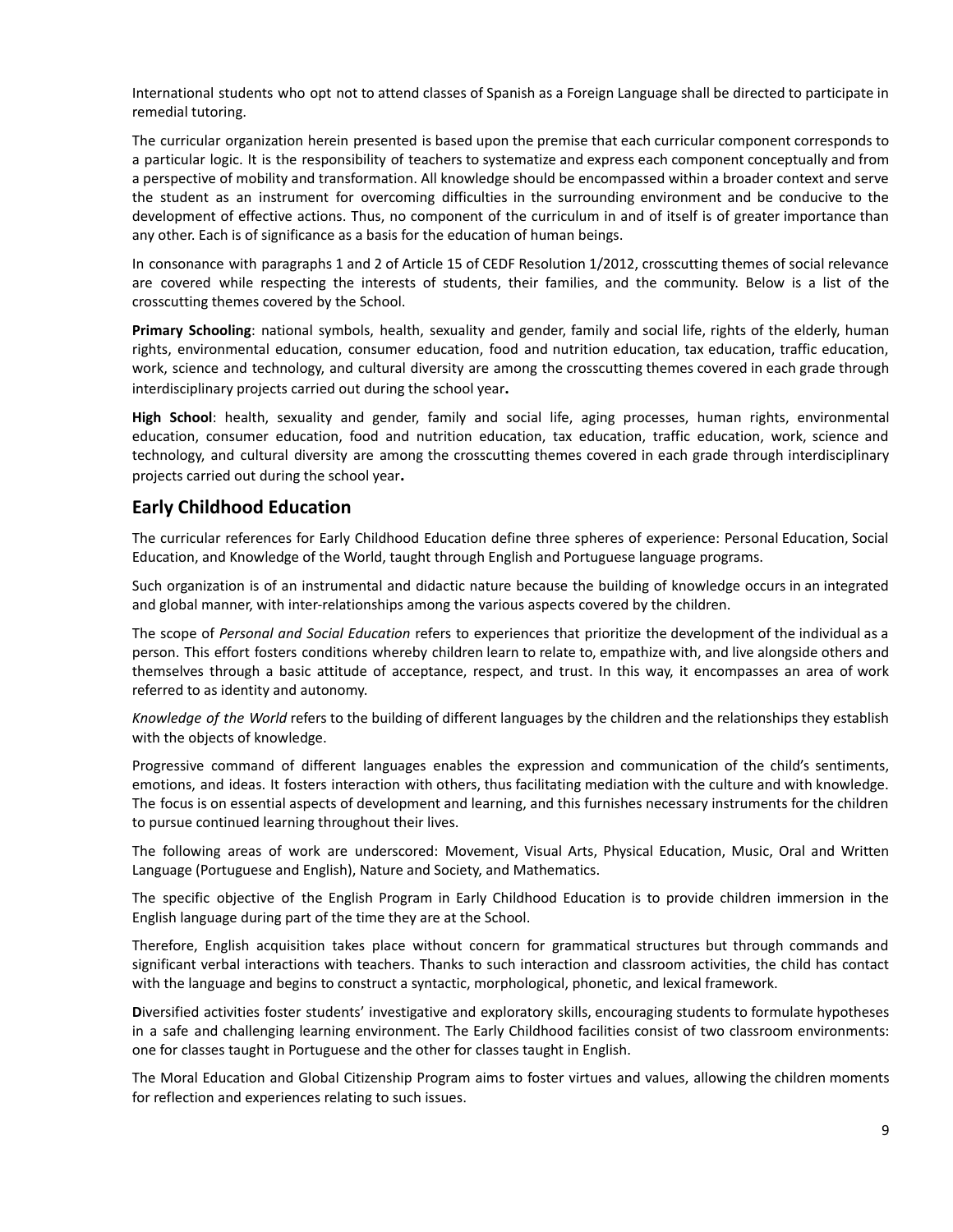Teachers pursue the Program in Portuguese and English, in accordance with the themes to be developed by stages. The teacher, the children, or both, may propose themes or projects based on the course content. There are, moreover, general themes of the School, such as the "Nations Festival," "Book Fair," and "June Festival." Students are exposed to numerous stories, songs, rhymes, games, and artistic activities related to the current theme. Contextualizing such activities is a constant goal of the School, considering that each project enables new learning related to a curricular component.

#### <span id="page-9-0"></span>**Primary Schooling**

The purpose of Primary Schooling at School of the Nations is to provide basic citizen education, as prescribed by Article 32 and respective insets of Law 9.394/96 (the Guidelines and Bases of National Education Law - *LDB*). It aims to foster the necessary conditions for the integral and harmonious development of students' potentialities, personal fulfillment, the exercise of citizenship, and preparation for work.

The following skills and competencies will be developed in line with the National Curricular Parameters (PCNs).

- Experience citizenship in day-to-day life by stressing dialogue as the mediator of conflicts and collective decision-making.
- Adopt attitudes of solidarity, cooperation, repudiation of injustice, self-respect, and respect for others, taking on a personal position against any form of discrimination based upon cultural or social-class differences, religion, sex, ethnicity, or other distinctions.
- Understand and value the social-cultural diversity of this country, the essential characteristics of its social, material, and cultural dimensions, to develop one's ability to see oneself as a dependent member of society and the environment and as a transformative agent.
- Develop self-knowledge and a feeling of trust in one's affective, physical, cognitive, ethical, and aesthetic capabilities for social participation to persevere in the quest for knowledge and exercise of citizenship.
- Use different languages (verbal, musical, mathematical, graphic, artistic, and body) to produce, express and communicate ideas, interpret and enjoy cultural productions in public and private contexts, and address the various situations and circumstances that rely upon communication.
- Know how to access different information sources and technological resources to construct knowledge.
- Question reality by investigating problems and seeking solutions through logic, creativity, intuition, and a capacity for critical analysis, to identify procedures and verify their suitability.

In Primary Schooling, the various fields of knowledge have enabled the pursuit of numerous projects through interdisciplinary approaches. Enhancement of this modality of activity appears to be the most feasible approach to motivate students and demonstrate the need for contributions from various fields of study to interpret reality and problems. Such projects examine social and environmental themes, care of the individual and the community, and specific issues of a more scientific nature.

In the diversified segment, it is important to mention the Moral Education and Global Citizenship Program. Starting in Nursery School and continuing through Grade 12, this Program provides students an opportunity to develop moral capacities and leadership skills, thereby enabling them to make their unique contributions toward an integrated and sustainable society.

To this end, the School provides Primary Schooling, organized in accordance with the National Core Curriculum, and comprised of the following fields and subdivisions:

- Languages: Portuguese Language, Physical Education, Art;
- Mathematics: Mathematics;
- Natural Sciences: Sciences;
- Human Sciences: History, Geography.

The diversified segment is organized into: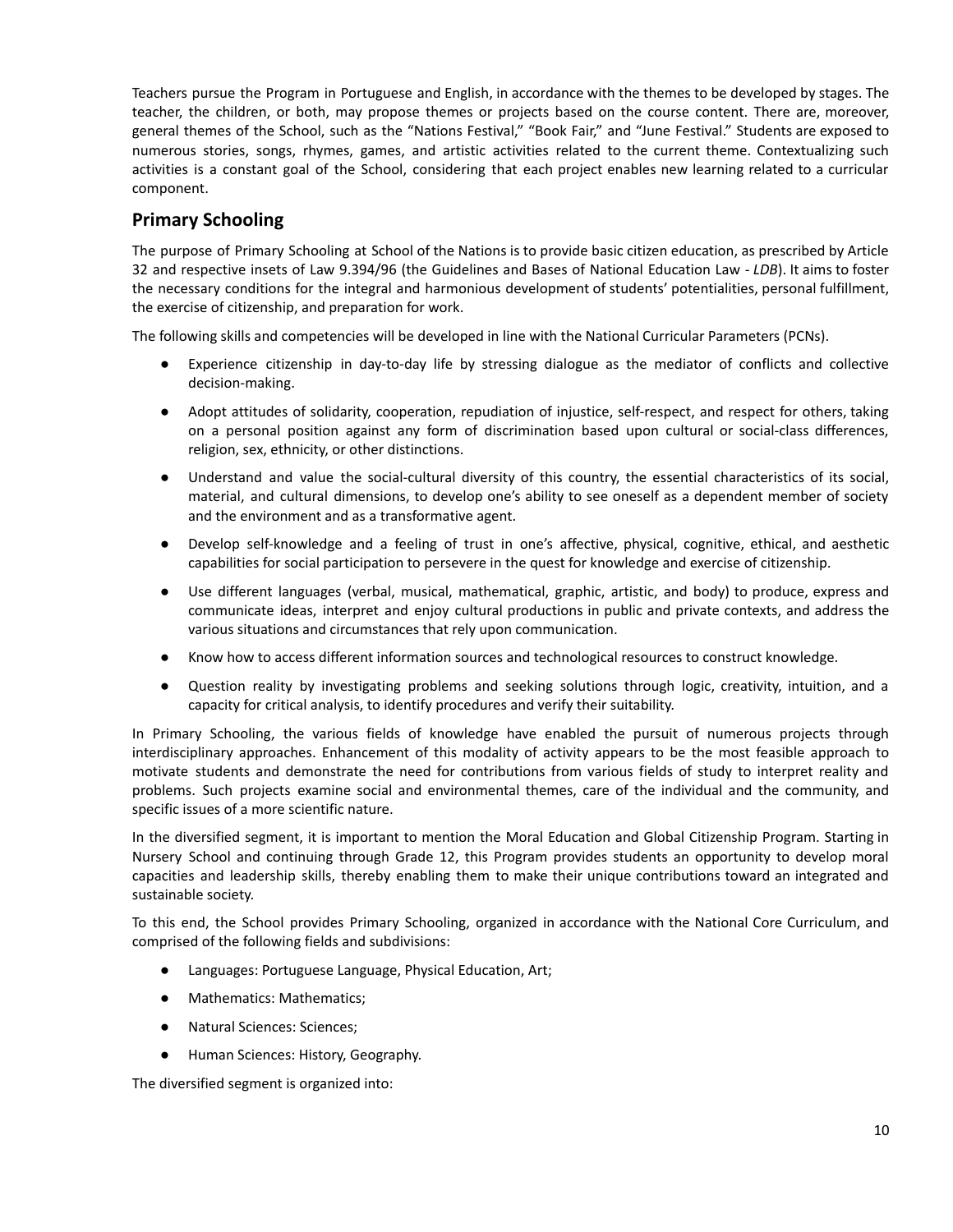- English;
- Spanish;
- Informatics;
- Moral Education and Global Citizenship.

Students are provided an opportunity to strengthen their education through the practical exercise of the concepts examined in the classroom, in compliance with the guiding principles of the curriculum, and, in addition, to pursue integration with other segments of society through practical expressions of the exercise of citizenship and solidarity.

The School also provides an International Program, beginning in Grade 9, for students interested in pursuing studies at universities abroad and international students who intend to or need to remain in Brazil.

The School offers programs in Portuguese and English, specifically prepared for students who require tutoring to acquire basic linguistic knowledge.

Under the provisions of paragraph 2 of CE/DF Resolution 1/2002, international students are eligible for special treatment under the ratification of the UNESCO Convention and Decree 63.223/68. In this respect, School of the Nations offers a Program of English/Portuguese as a Second Language or Additional Language (ESL/EAL – PSL/PAL) to attend to the needs of students who enter the School with little or no knowledge of Portuguese, English, or neither. Upon admittance to the School, such students are assessed by the respective Program's Teaching Coordinator and advised to attend ESL/EAL and/or PSL/PAL classes. Students remain in this Program until they have developed reading, writing, and communications skills in the target language.

Thus, Brazilian students and those from different countries acquire new language skills and learn to interact, notwithstanding their differences, talents, and difficulties. Such coexistence contributes toward integration, both within and outside the school environment.

#### <span id="page-10-0"></span>**High School**

Curricular Organization for High School includes mandatory content of the National Core Curriculum, alongside a diversified segment. Both segments are organized by fields of knowledge and articulated in an interdisciplinary and trans-disciplinary manner.

The National Core Curriculum comprises the following fields and their subdivisions:

- Languages, Codes, and Technologies: Portuguese Language, Physical Education, Arts;
- Natural Sciences, Mathematics, and related Technologies: Mathematics, Biology, Physics, and Chemistry;
- Human Sciences and related Technologies: History, Geography, Philosophy, and Sociology;

The diversified segment comprises:

- English;
- Spanish;
- Advanced Placement;
- Moral Education and Global Citizenship.

Advanced Placement courses are university-level courses offered to High School students. Such courses reflect the content of the best university-entrance preparatory courses. Upon concluding a course, students take Advanced Placement examinations, i.e., standardized tests that assess their knowledge of the content of such higher-education courses. Students who pass AP examinations with a grade of three or higher earn credits for placement in advanced courses at several North-American universities. Students may also apply to take any of the 38 AP examinations offered by the College Board in Arts, English Language, History, Social Sciences, Science, Technology, Engineering, Mathematics, world languages, and cultures.

School of the Nations offers the following Advanced Placement courses*.*

• English Literature and Composition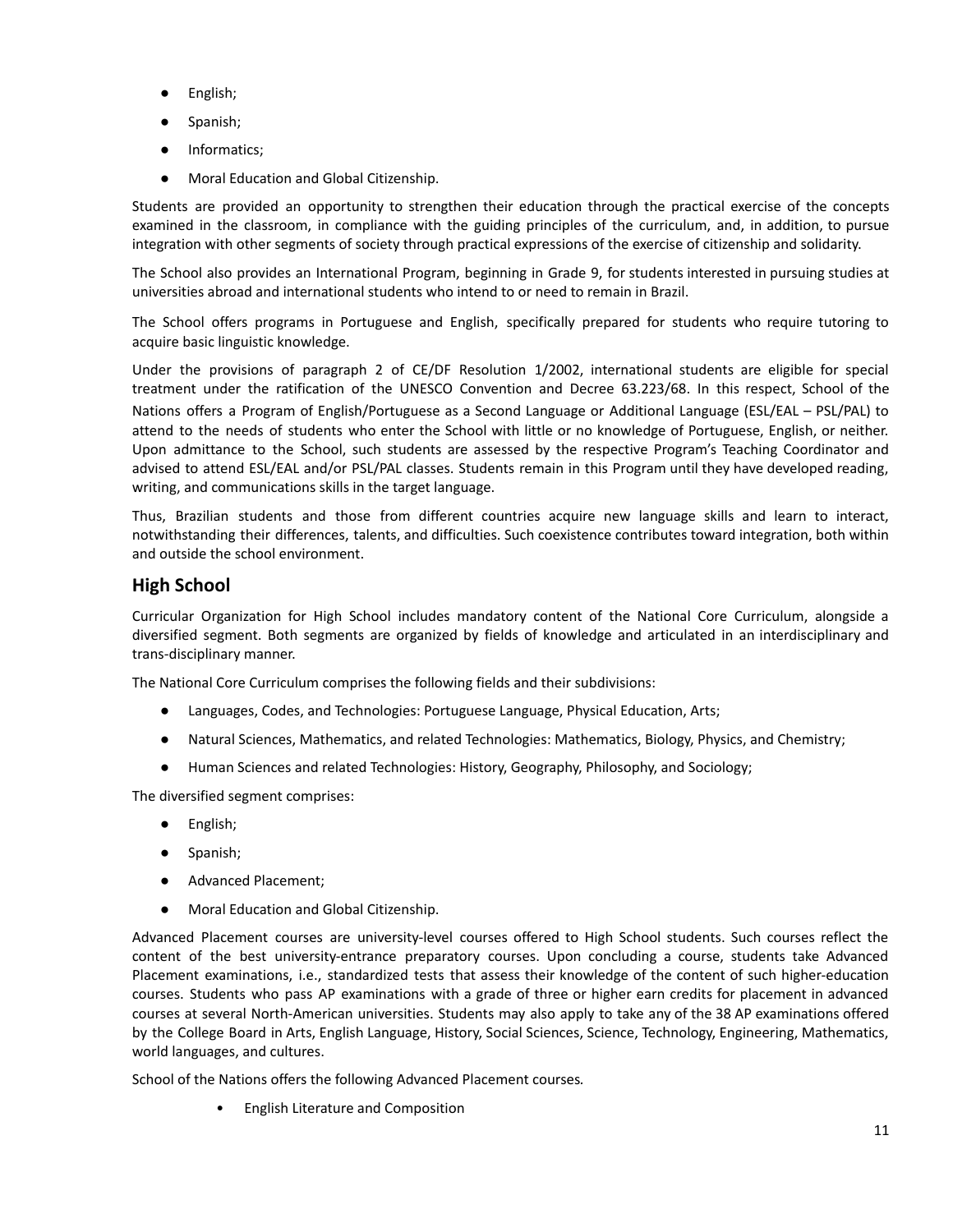- Spanish Language and Culture
- Spanish Literature and Culture
- AP Biology
- AP Calculus AB
- AP Human Geography
- AP World History
- AP Studio Art (International Program)
- **AP Physics**
- AP Capstone (AP Seminar for Grade 11 and AP Research for Grade 12)

The curriculum is organized so that the content, method, and forms of evaluation foster an understanding of the significance and application of science, arts, technological education, and historical processes of transforming society and culture. Learning Portuguese, English, and Spanish enables communication and access to knowledge and citizenship.

In High School, the various fields of knowledge converse through interdisciplinary projects. This experience has been enhanced, year after year, and has become a motivational force to encourage students to study literature and produce contextualized analyses of social problems and issues. It has likewise stimulated discussion of themes relating to the environment (sustainability), personal and community care, and specific projects of a more scientific nature.

As provided for in Article 18 of CE/DF Resolution 01/2012, Philosophy and Sociology are subjects covered by the National Core Curriculum and thus are mandatory for all High School grades.

As was also the case in Primary School, the diversified segment of the curriculum includes and provides continuity for the Moral Education and Global Citizenship Program, the English and Portuguese Language Support Programs, and the Advanced Placement Program.

Even though the School focuses on the holistic development of students and its work is formative in nature, the School carefully develops its curriculum to educate its students under conditions of equality with those studying at non-bilingual schools. To this end, tests and periodic evaluations are applied to prepare students for the selection processes required by the most prestigious Brazilian universities and international studies programs.

To comply with AdvancED international accreditation requirements, the School offers the Advanced Placement Program, which, aside from attending to accreditation requirements, also provides students an opportunity to deepen their knowledge and acquire new skills.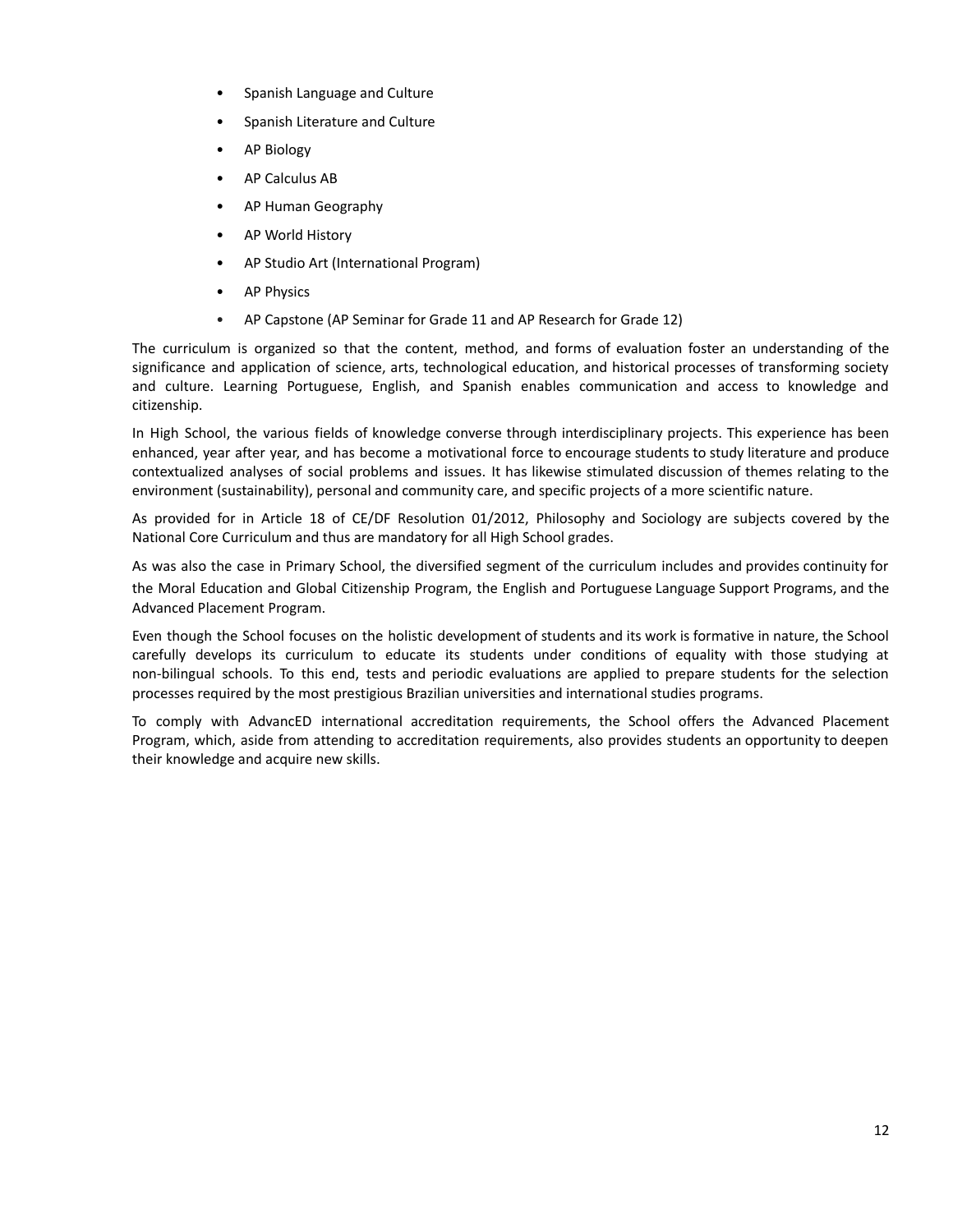# **Curriculum Matrix**

#### **Teaching Institution: School of the Nations**

**Stage: Primary School Grades 1 to 9**

**Shift: Day/full-time**

**Module: 40 weeks - 200 class days**

**Regime: Annual**

| Parts of the                   | <b>Fields of</b>           | Curricular                           |                          | <b>Sequential Literacy</b> |                          |                          |                          |                    | <b>Grades</b>           |                    |                |
|--------------------------------|----------------------------|--------------------------------------|--------------------------|----------------------------|--------------------------|--------------------------|--------------------------|--------------------|-------------------------|--------------------|----------------|
| Curriculum                     | Knowledge                  | <b>Components</b>                    |                          | Cycle (CSA)                |                          |                          |                          |                    |                         |                    |                |
|                                |                            |                                      |                          |                            |                          | 4                        | 5                        | 6                  | $\overline{\mathbf{z}}$ | 8                  | 9              |
|                                | Languages                  | Portuguese Language                  | $\pmb{\times}$           | $\pmb{\mathsf{X}}$         | $\mathsf X$              | $\mathsf X$              | $\pmb{\times}$           | $\pmb{\mathsf{X}}$ | $\mathsf X$             | $\mathsf X$        | $\mathsf X$    |
|                                |                            | <b>Physical Education</b>            | X                        | X                          | $\pmb{\times}$           | $\mathsf{x}$             | $\pmb{\times}$           | $\mathsf{x}$       | $\pmb{\times}$          | $\pmb{\mathsf{X}}$ | $\pmb{\times}$ |
| <b>NATIONAL</b><br><b>CORE</b> |                            | Arts                                 | $\pmb{\mathsf{X}}$       | X                          | $\mathsf{X}$             | $\mathsf{X}$             | $\mathsf{x}$             | $\mathsf{X}$       | $\mathsf{X}$            | $\pmb{\times}$     | $\mathsf{X}$   |
| <b>CURRICULUM</b>              | Mathematics                | Mathematics                          | X                        | $\mathsf X$                | $\pmb{\times}$           | $\mathsf X$              | $\pmb{\mathsf{X}}$       | $\mathsf X$        | $\pmb{\mathsf{X}}$      | $\pmb{\mathsf{X}}$ | $\mathsf X$    |
|                                | Natural<br><b>Sciences</b> | Sciences                             | X                        | $\mathsf{X}$               | $\mathsf{X}$             | $\mathsf{x}$             | $\mathsf{x}$             | $\mathsf{X}$       | $\mathsf{X}$            | $\pmb{\times}$     | $\mathsf{X}$   |
|                                | Human                      | History                              | $\mathsf{x}$             | $\mathsf{x}$               | $\pmb{\times}$           | $\mathsf{X}$             | $\pmb{\times}$           | $\mathsf{X}$       | $\mathsf{X}$            | $\pmb{\times}$     | $\mathsf{X}$   |
|                                | Sciences                   | Geography                            | $\pmb{\mathsf{X}}$       | $\pmb{\mathsf{X}}$         | $\pmb{\times}$           | $\mathsf X$              | $\pmb{\times}$           | $\pmb{\mathsf{X}}$ | $\mathsf{X}$            | $\pmb{\times}$     | $\mathsf X$    |
|                                |                            | Modern Foreign Language -<br>English | X                        | X                          | $\pmb{\times}$           | X                        | $\pmb{\times}$           | $\mathsf{x}$       | $\pmb{\mathsf{X}}$      | X                  | $\mathsf{X}$   |
|                                |                            | Modern Foreign Language -<br>Spanish | $\overline{a}$           | $\blacksquare$             | $\overline{\phantom{a}}$ | $\overline{\phantom{a}}$ | $\overline{\phantom{a}}$ | $\mathsf{x}$       | $\pmb{\mathsf{X}}$      | X                  | $\mathsf{X}$   |
| <b>DIVERSIFIED SEGMENT</b>     |                            | Informatics                          | $\overline{\phantom{a}}$ | $\pmb{\mathsf{X}}$         | $\pmb{\times}$           | X                        | X                        | $\mathsf{x}$       | X                       | X                  |                |
|                                |                            | Moral Education and                  |                          |                            |                          |                          |                          |                    |                         |                    |                |
|                                |                            | Global Citizenship                   | X                        | X                          | X                        | X                        | $\pmb{\mathsf{X}}$       | X                  | X                       | X                  | $\mathsf{X}$   |
| Total class modules per week   |                            |                                      | 30                       | 30                         | 30                       | 30                       | 30                       | 40                 | 40                      | 40                 | 40             |
| Total hours annually           |                            |                                      |                          | 3300                       |                          | 110<br>0                 | 1100                     | 1200               | 1200                    | 1200               | 120<br>0       |

**OBSERVATIONS:**

The Sequential Literacy Cycle corresponds to the three years of Primary School (article 25 of CE/DF Resolution 1/2012).

1- Class hours:

Grades 1 to 5: 8:00 a.m. to 3:00 p.m.

Grades 6 to 9: 7:45 a.m. to 3:00 p.m.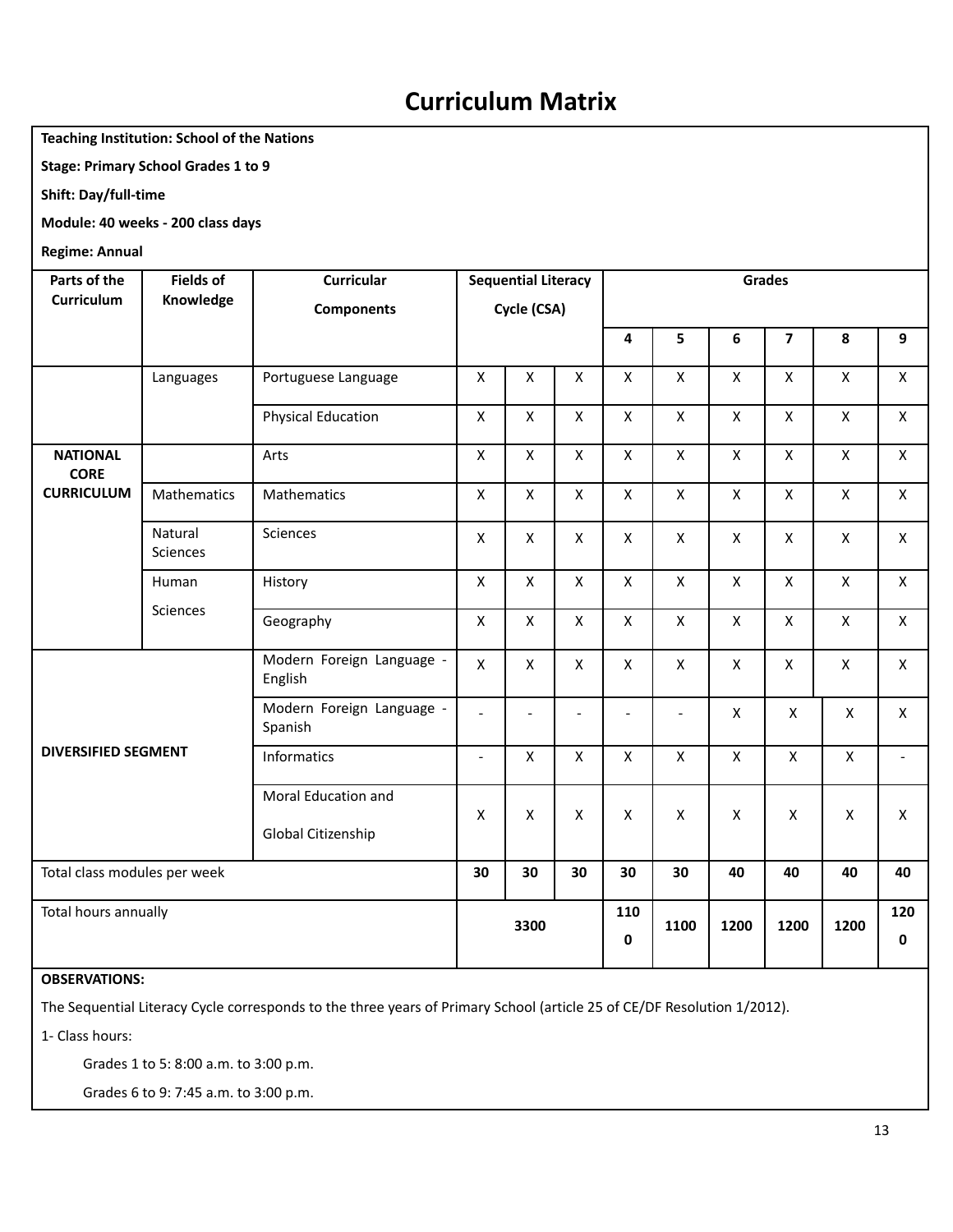2- Class modules: Grades 1 to 5: 55-minute modules. Grades 6 to 9: 45-minute class modules. 3- Duration of recesses: Grades 1 to 5: two 15-minute recess periods, not counted as class time. Grades 6 to 9: one 15-minute recess, not counted as class time. Grades 1 to 9: one-hour recess for lunch, not counted as class time.

# **Curriculum Matrix**

**Teaching Institution: School of the Nations**

**Basic Education: High School**

**Module: 40 weeks – 200 class days**

**Regime: Annual and Three Grades**

**Shift: Morning/full-time**

| <b>PARTS OF THE</b><br><b>FIELDS OF</b>                               |                            | <b>CURRICULAR COMPONENTS</b>           | <b>GRADES</b> |              |              |  |
|-----------------------------------------------------------------------|----------------------------|----------------------------------------|---------------|--------------|--------------|--|
| <b>CURRICULUM</b>                                                     | <b>KNOWLEDGE</b>           |                                        | 10            | 11           | 12           |  |
|                                                                       |                            | Portuguese Language                    | X             | X            | X            |  |
|                                                                       | Languages                  | <b>Physical Education</b>              | X             | X            | X            |  |
|                                                                       |                            | Arts                                   | X             | X            | X            |  |
|                                                                       | Mathematics                | Mathematics                            | $\mathsf{X}$  | $\mathsf{X}$ | $\mathsf{x}$ |  |
| <b>NATIONAL CORE</b>                                                  |                            | Biology                                | X             | X            | X            |  |
| <b>CURRICULUM</b>                                                     | <b>Natural Sciences</b>    | Chemistry                              | $\mathsf{X}$  | $\mathsf{x}$ | X            |  |
|                                                                       |                            | Physical                               | $\mathsf{X}$  | $\mathsf{X}$ | X            |  |
|                                                                       | <b>Human Sciences</b>      | History                                | X             | X            | X            |  |
|                                                                       |                            | Geography                              | X             | X            | X            |  |
|                                                                       |                            | Philosophy                             | X             | $\mathsf{X}$ | X            |  |
|                                                                       |                            | Sociology                              | $\mathsf{X}$  | $\mathsf{X}$ | X            |  |
|                                                                       |                            | Modern Foreign Language- English       | X             | X            | X            |  |
|                                                                       | <b>DIVERSIFIED SEGMENT</b> | Modern Foreign Language- Spanish       | X             | $\mathsf{x}$ | X            |  |
|                                                                       |                            | <b>Advanced Studies</b>                | $\mathsf{X}$  | X            | X            |  |
|                                                                       |                            | Moral Education and Global Citizenship | X             | X            | X            |  |
| Total weekly class modules, without Modern Foreign Language - Spanish |                            |                                        | 38            | 38           | 38           |  |
| Total annual class modules, without Modern Foreign Language - Spanish |                            |                                        | 1140          | 1140         | 1140         |  |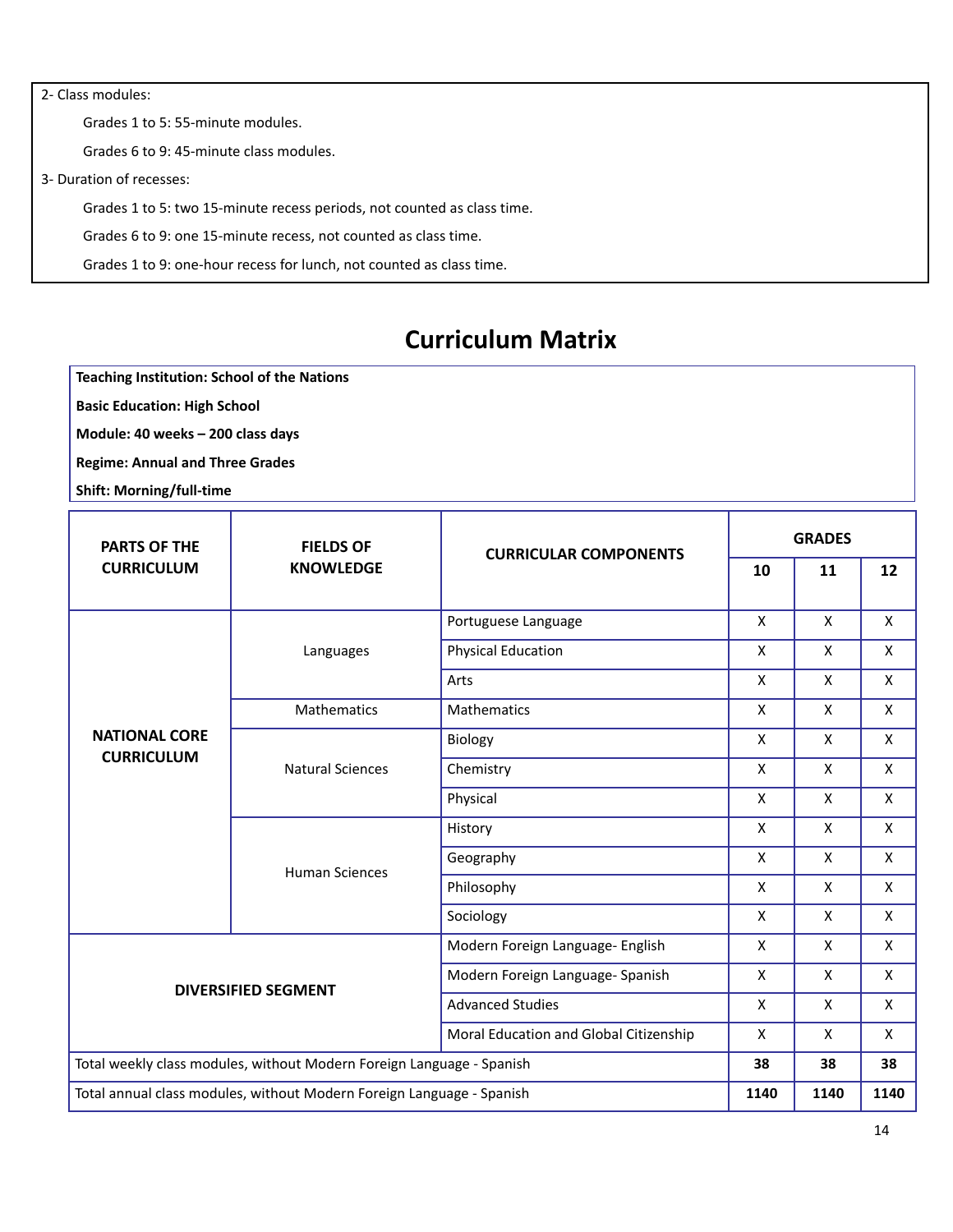| Total weekly class modules with Modern Foreign Language - Spanish                                                                                       | 40 | 40   | 40   |
|---------------------------------------------------------------------------------------------------------------------------------------------------------|----|------|------|
| Total annual class modules with Modern Foreign Language - Spanish                                                                                       |    | 1200 | 1200 |
| <b>OBSERVATIONS:</b>                                                                                                                                    |    |      |      |
| 1- Class hours: from 7:45 a.m. to 3:00 p.m.                                                                                                             |    |      |      |
| 2- Class-module duration: 45 minutes                                                                                                                    |    |      |      |
| 3- Recess duration: 1 hour for lunch, not counted as daily class time.                                                                                  |    |      |      |
| Fifteen minutes for a snack, not counted as daily class time.                                                                                           |    |      |      |
| 4- The curricular component, Modern Foreign Language- Spanish, is optional content for international students and compulsory<br>for Brazilian students. |    |      |      |

# <span id="page-14-0"></span>**Grade Equivalence in Brazilian and United States School Systems**

| <b>Section</b>                 | <b>Brazilian</b><br>School System* | <b>Equivalent Grade in US</b><br><b>Schools</b> |
|--------------------------------|------------------------------------|-------------------------------------------------|
|                                | Sequential Literacy Cycle          | Grade 1                                         |
| <b>First Years</b>             | Sequential Literacy Cycle          | Grade 2                                         |
| <b>Elementary Program</b>      | Sequential Literacy Cycle          | Grade 3                                         |
| <b>Ensino Fundamental</b>      | 4º                                 | Grade 4                                         |
|                                | 5º                                 | Grade 5                                         |
|                                | 6 <sup>°</sup>                     | Grade 6                                         |
| <b>Final Years</b>             | 7º                                 | Grade 7                                         |
| <b>Middle School Program</b>   | 8º                                 | Grade 8                                         |
| <b>Ensino Fundamental</b>      | 9º                                 | Grade 9                                         |
| <b>High School Program</b>     | 1 <sup>a</sup>                     | Grade 10                                        |
| <b>Ensino Médio Brasileiro</b> | 2 <sup>a</sup>                     | Grade 11                                        |
|                                | 3ª                                 | Grade 12                                        |

\*Age for admission to the grade in compliance with current legislation. Proof of age or date of birth, i.e., a Birth Certificate, passport, or other official documents, is required.

# <span id="page-14-1"></span>**VI – Objectives of the Education, Teaching and Method Adopted**

#### **Objectives:**

- Cultivate the capacity to learn: learn to do, learn to be, and learn to live in a community.
- Nurture the development of higher reasoning and conflict-resolution skills applied in complex and challenging contexts.
- Promote excellence in all aspects of human growth and development.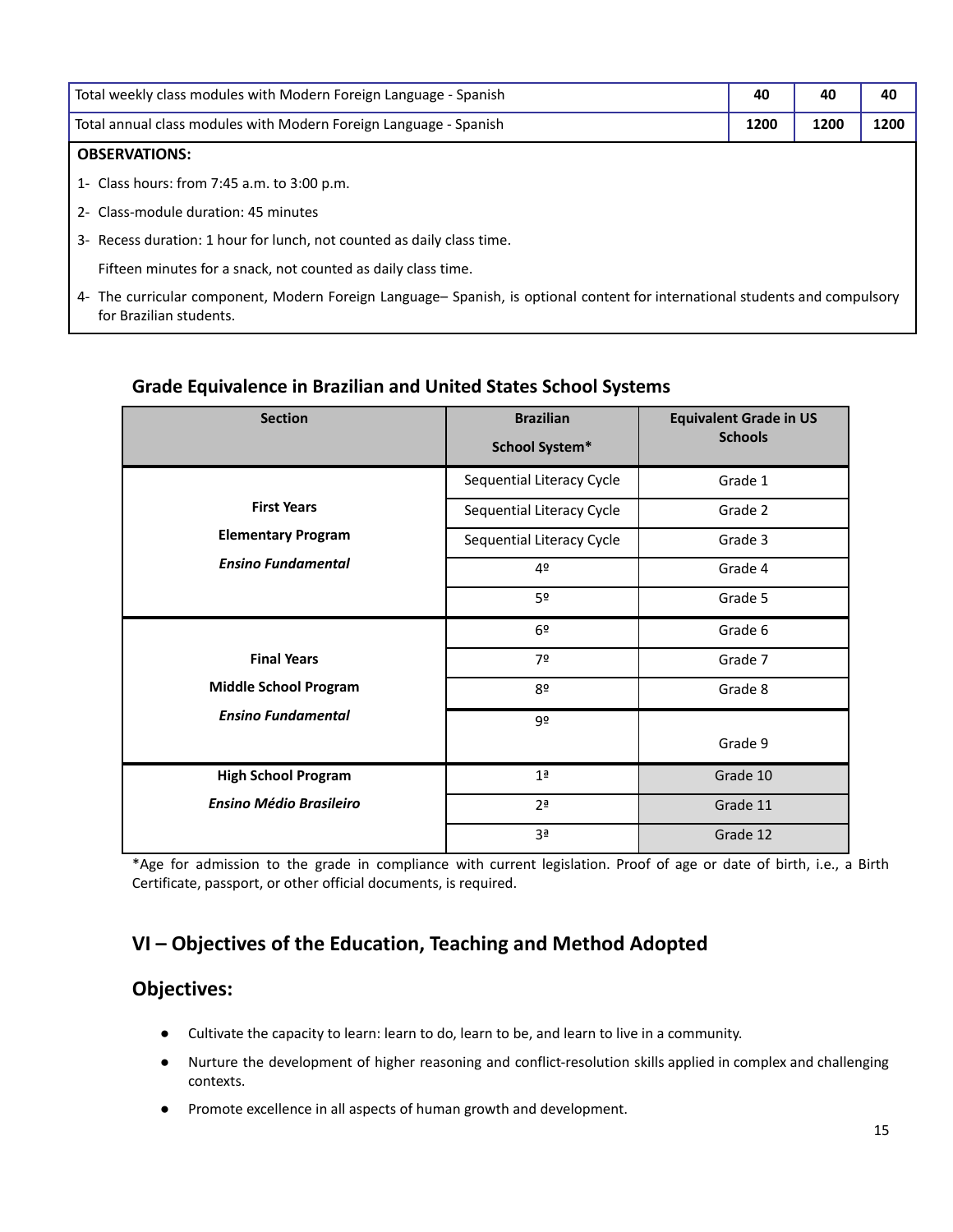- Nurture the adoption of behaviors characterized by rectitude of conduct based on ethical and moral principles.
- Nurture the development of habits and skills that ensure healthy living and emotional stability.
- Nurture the ability to form healthy social relationships, accept responsibilities and challenges, and develop an understanding of present and future changes.

#### <span id="page-15-0"></span>**Methodology and Teaching Methods:**

The teaching methodology at School of the Nations emphasizes certain educational practices in consonance with its Mission.

As a bilingual school, the School pursues a Dual Language Program method*.* This Program seeks to develop academic and communications proficiency in Portuguese and English, starting in Early Childhood. Academic subjects are taught in both languages through a student-centered approach that stresses cooperative learning.

Unit Planning and Teaching through projects are among the strategies employed to enable interdisciplinary approaches and crosscutting themes to contextualize course content.

Using projects makes it possible to develop skills, competencies, and challenges that motivate students to mobilize their knowledge, which provides meaningful learning, empowering students as masters of their knowledge. The teacher assumes the role of mediator, thereby contributing to knowledge acquisition and interaction among students.

The Unit Plan fosters the development of the capacity to decide, choose, speak and listen, while also encouraging teamwork. Students enjoy learning, discovering, and building upon research findings, thus developing essential lifelong skills.

Projects of major repercussion on the school community are presented at School events, such as the Festival of Nations, the Book Fair, the Science Fair, the Festival of Lights, and Arts Day.

For students undergoing literacy training, School of the Nations uses a method known as Jolly Phonics. This multi-sensorial method of using a gesture for each letter or sound highly motivates both children and teachers because it allows teachers to monitor students' development closely. The Jolly Phonics method helps develop reading and writing skills by learning the sounds of letters, learning how to write the letters, joining them, and identifying the sounds of words.

Teaching practices at School of the Nations are applied in a meaningful, diversified, and participative way. Various resources are used, including group work, debates, musical presentations, artistic projects, theater, and videos. Students actively participate in field trips, civic and commemorative events, visits to exhibitions and cultural events, and community-service-oriented projects. As support, textbooks and other instructional materials are also used.

To achieve its objectives within the context of a dynamic society, the School adopts teaching methods preconized by Jean Piaget (1896-1980), Vygotsky (1896 –1934), and Emília Ferreiro to enable contextualized and effective learning.

Our goal is to foster a school environment where relationships are based upon respect, cooperation, and effective communication and abide by approaches targeted at strengthening student-student and teacher-student connections.

In pursuit of this goal, the School seeks integration with society by assuming, among many other roles, educating critical and reflective citizens who assume responsibility for their learning. This approach aims to enable students to adapt to the universe of learning by creating didactic-pedagogical mechanisms that foster dynamic and continuous lifelong learning.

#### <span id="page-15-1"></span>**VII – Monitoring, Control, and Evaluation of Teaching and Learning Processes**

A part of all teaching and learning processes, the primary objective of evaluation is to measure and promote improvement in learning and the student while considering the goals and objectives of education and the School's philosophy.

Given this objective, the evaluation process must allow for adjustments in teaching practices and assist in assessing the extent to which goals have been attained. It is, therefore, necessary that the assessment be *systematic*, *continuous,* and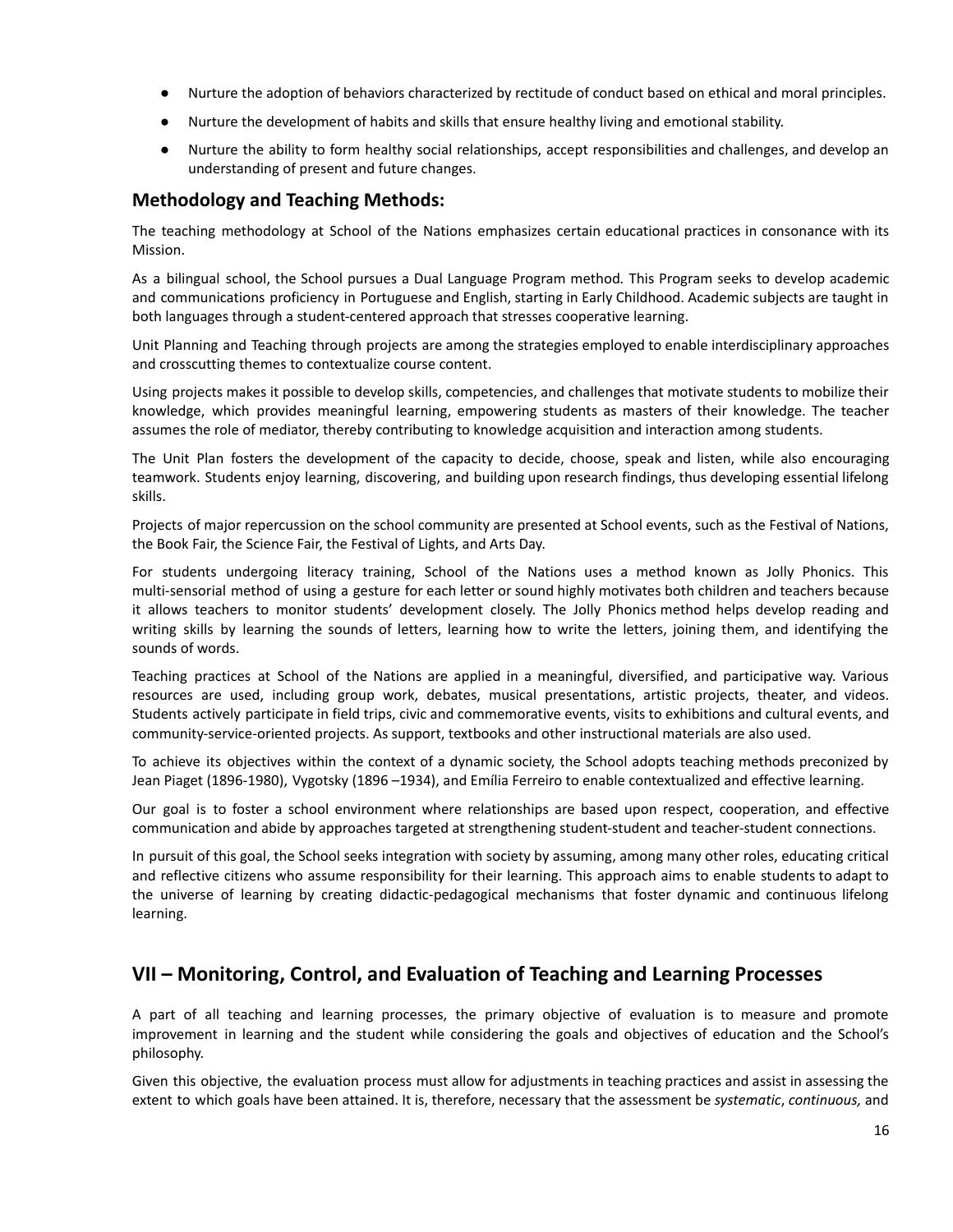*investigative* and that it be conducted in the context of teacher-student interaction. Evaluation processes should be carried out during the conduct of activities, through carefully planned actions and experiences, targeted at strengthening the process of building knowledge and fostering student development.

When an assessment is *formative,* it identifies student knowledge and situations, monitors and implements improvements. When *summative*, it entails verification of students' progress and performance in the classroom. When focused on *process*, it relates objectives, methodologies, and course content, appraised through various assessment resources.

Learning assessment thus serves to:

- Sustain, inform, and guide pedagogical intervention.
- Define and detect pedagogical actions that require greater care and reinforcement.
- Enable the teacher to engage in continuous reflection on pedagogical practices.
- Enable students to identify their progress, difficulties, and challenges.

The instruments and techniques that support the assessment process are:

- daily and systematic observation of activities by teachers;
- individual or collective research projects;
- formal objective and subjective examinations, tests, and group work;
- homework assignments and other activities of a pedagogical nature;
- teaching and learning assessment portfolios;
- project preparation and development;
- miscellaneous activities, including self-assessment by students.

The assessment results of each curricular component are expressed numerically as scores, ranging from zero (0.0) to ten (10.0), and comprise the various types of evaluation conducted throughout the stage. These evaluations are guided by indicators determined in advance for each semester. The weighting of these assessments is defined jointly by the pedagogical coordinators and teachers.

Indicators are parameters that reveal the outcomes of a given curricular component. For the teacher, indicators provide information that enables diagnoses, representing the students' performance level to guide pedagogical decisions on all aspects of academic activity. For the student, they make it possible to accompany their progress and identify their difficulties and opportunities for growth. Indicators are presented in the form of comments, namely: Achieved with Excellence – 9.0 to 10.0; Objective attained – 7.0 to 8.9; Under Development – 6.0 to 6.9 and Needs to Improve – 0.0 to 5.9.

The Sequential Literacy Cycle encompassing the three first grades of Primary Schooling complies with the provision of Article 25 and its Sole Paragraph of CE/DF Resolution 1/2012, according to which: "without holding back the student, the Sequential Literacy Cycle, aims to provide ample and varied opportunities for systematizing and deepening the basic learning indispensable for the continuation of studies."

The Resolution described above prescribes that assessments during SLC be of a diagnostic and formative nature.

The assessment is articulated through pedagogical practices based on inclusion, plurality, and respect for differences.

#### <span id="page-16-0"></span>**Remediation**

Remediation, through a specific Program, under the guidance of a teacher and the supervision of the Pedagogical Coordinator, is targeted at students whose performance is deemed insufficient. Remediation is provided in the following modalities: (i) continuous, when in parallel to the normal teaching-learning process; (ii) at any time during a given stage, whenever a student displays poor scholastic performance, to make up missed content; and (iii) final, when provided after the results of fourth-stage evaluations, on a date stipulated by the School of the Nations' pedagogical team.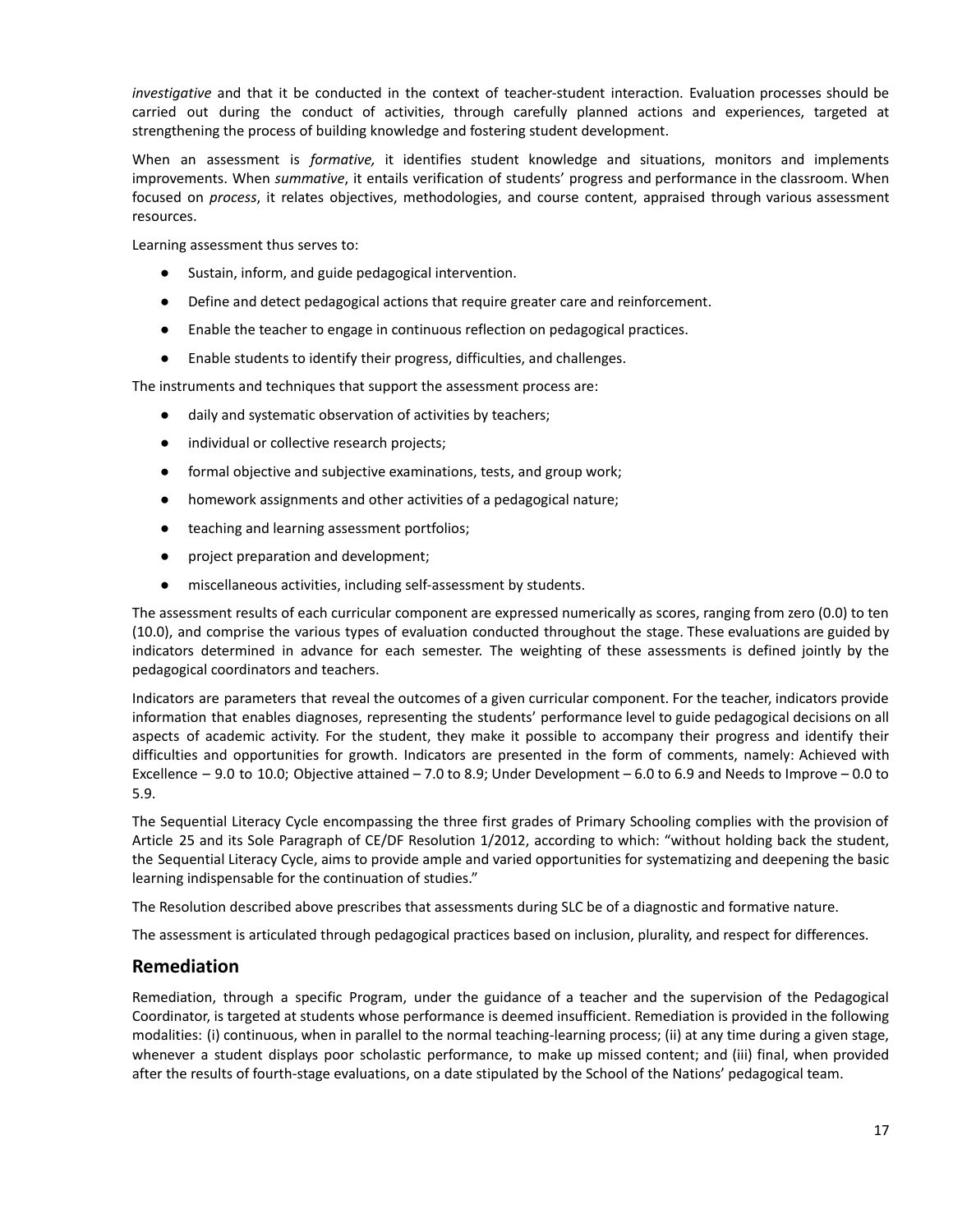#### <span id="page-17-0"></span>**Grade Skipping**

Grade skipping during Primary Schooling and High School shall only be allowed at School of the Nations in conformity with School regulations and compliance with the following requisites:

I- For enrolment in a grade/year or stage of basic education, except the first year of Primary Schooling:

- a) the indication of the teaching staff;
- b) deliberation of the Class Council;
- c) in either case, grade skipping shall depend on the student's earning an average grade equal to or higher than eight (8.0) on each curricular component for that year;
- d) enrolment for no less than one year at the School of the Nations;
- e) grade skipping is only allowed up to the end of the 1<sup>st</sup> semester and must be requested 30 days before the 1st semester ends.

#### <span id="page-17-1"></span>**Partial Progression**

Due to the School's distinct school calendar, with classes starting in July/August and finishing in June, School of the Nations' regulations do not provide for enrolment of students with progression with a caveat on any curricular component, nor does the School offer progression with a caveat to its students.

#### <span id="page-17-2"></span>**Equivalence of Studies and Adaptation**

A concluded curricular component on the transcript of a student arriving from another Brazilian school shall be deemed equivalent when its content and duration are similar or superior to that of the grade they intend to enroll.

A student arriving from abroad receives special treatment in compliance with specific legislation concerning grade equivalence and adaptation.

A student arriving from another Brazilian or foreign school, without the knowledge or with insufficient knowledge of the English or Portuguese Languages, shall be provided a specific (Portuguese/English) Program targeted at assisting his or her adaptation to a regular classroom.

The Principal's Office shall examine and decide upon each specific case of equivalence of studies and adaptation with the subject-matter teachers.

Students arriving from another Brazilian school shall undergo adaptation studies when there is an absence or insufficiency of class load, curricular components, or Program content to provide the necessary adjustments to accompany the new curriculum, under the guidance of the School and with family support.

Adaptation studies are administered through regular classes, individual/group work, research, and projects, in compliance with assessment criteria prescribed in the regulations.

Analysis and decisions regarding the acceptance and/or need for adaptation studies are registered on a specific form. The results are entered on the Student's Transcript [*Ficha Individual*], and parents, guardians, or the student, if of age, are informed.

#### <span id="page-17-3"></span>**School Attendance**

Under Article 74 of the Guidelines and Bases of Education Law, Primary School, and High School students shall be approved on the requisite of school attendance if they have attended 75% or more of the total number of school days.

#### <span id="page-17-4"></span>**VIII – Institution Evaluation Process**

To maintain the quality of its pedagogical and administrative services, School of the Nations conducts an annual Satisfaction Survey involving the entire school community. Parents, teachers, staff, and students participate in this evaluation, thereby contributing toward necessary improvements in pedagogical practices.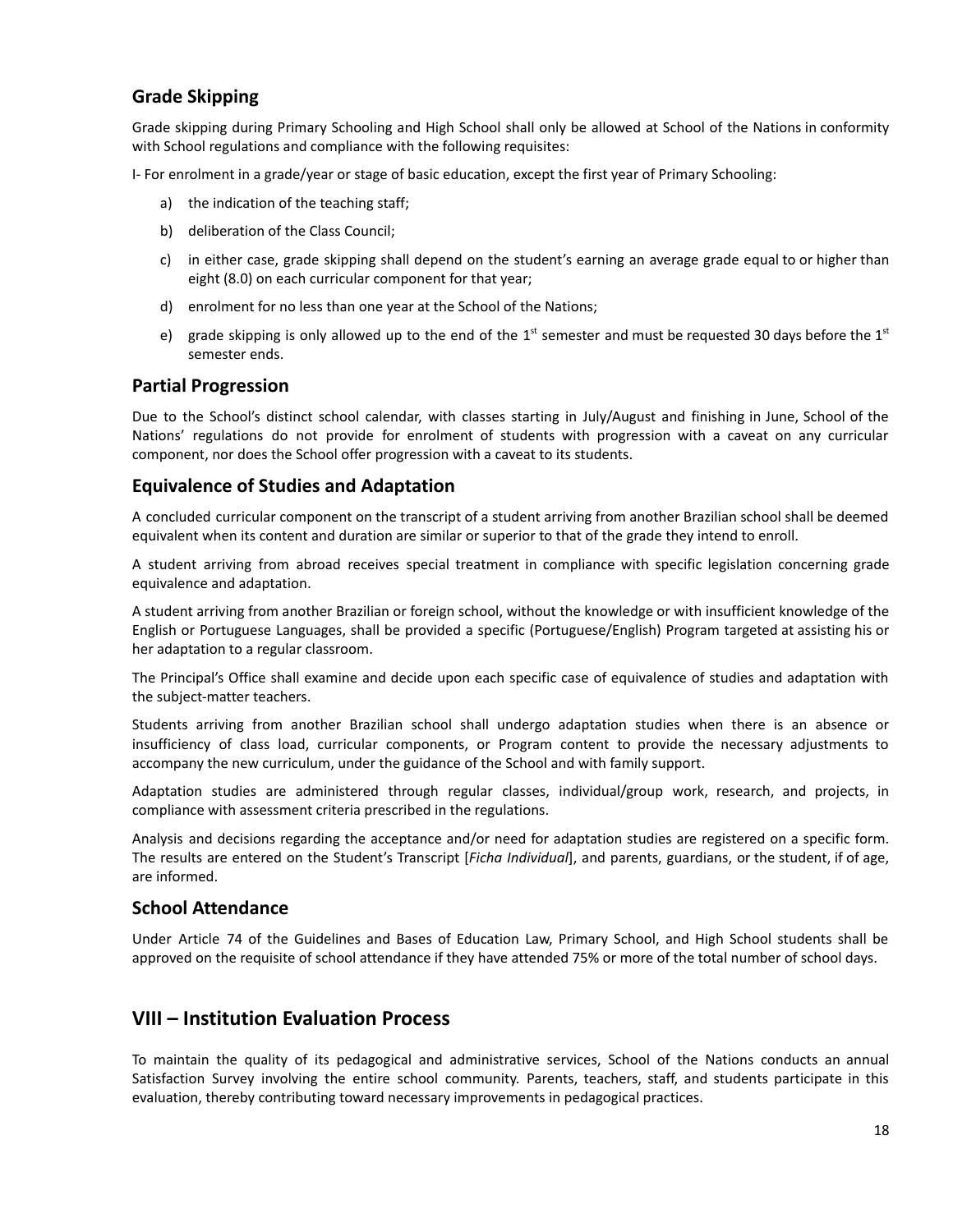To maintain academic excellence, each year, Primary School and High School students participate in external evaluations: namely, *AVALIA*, *MAP,* and *Prova Brasil* Portuguese and English-language assessments. Moreover, internal evaluations, simulated and diagnostic testing are periodically applied.

To the same end, students participate in writing competitions, Mathematical Olympiads, and the Brazilian Astronomy Olympiad.

The proportion of students accepted at Brazilian federal and private universities and foreign universities vindicates the academic preparation and overall education provided by the School of the Nations to its students.

International accreditation by AdvancED and by the Southern Association of Colleges and Schools Council on Accreditation and School Improvement (SACS CASI) involves School of the Nations being reevaluated by independent bodies every five years, thereby contributing to the high standard of pedagogical practices.

#### <span id="page-18-0"></span>**IX – Infrastructure, Physical Installations, Equipment, and Materials:**

School of the Nations possesses the physical, technological, didactic, and human resources necessary to deploy its high-quality Pedagogical Proposal.

Concerning human resources, the School requires that staff be duly qualified and strongly encourages continuing education.

The staff comprises an Executive Director and a Pedagogical Director, Pedagogical Coordinators for Early Childhood Education, Primary Schooling and High School; an Educational Guidance Counselor; a Librarian; a Nurse and Nursing Assistants; and duly qualified teaching staff.

School of the Nations regularly surveys the need for professional staff enhancement and provision of the technical and material conditions for ensuring progress of training levels, through courses, workshops, seminars, and study groups, at the School or sponsorship of participation in various pedagogical events held by other institutions.

Such permanent updating takes place at the School's initiative or in response to requests from teachers and other staff members.

| <b>Listing of Physical-Didactic-Methodological Resources</b> |               |  |  |
|--------------------------------------------------------------|---------------|--|--|
| <b>Resource</b>                                              | Quantity      |  |  |
| Bookshelves and storage cabinets                             | 404           |  |  |
| <b>Bathrooms</b>                                             | 40            |  |  |
| Ordinary chairs                                              | 1,000         |  |  |
| Canteen                                                      | 01            |  |  |
| Children's desks                                             | 500           |  |  |
| Students' desks                                              | 450           |  |  |
| Octagonal and round tables                                   | 30            |  |  |
| Computers                                                    | 159           |  |  |
| Kitchen                                                      | 02            |  |  |
| Projectors                                                   | 65            |  |  |
| Books (literature)                                           | 22,437 copies |  |  |
| <b>Textbooks</b>                                             | 14,542 copies |  |  |
| Slide projectors                                             | 02            |  |  |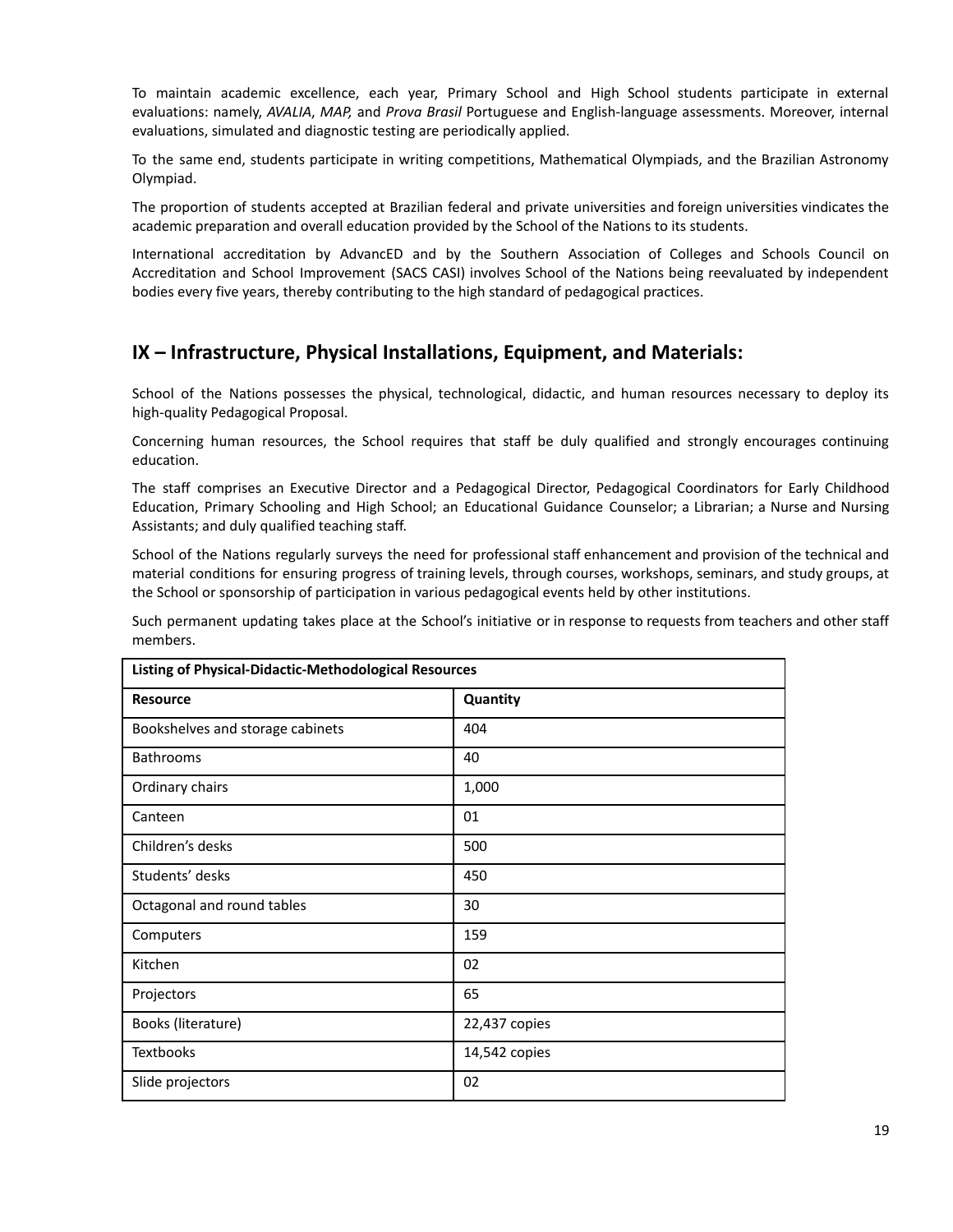| Magazine subscriptions                         | 10                                  |
|------------------------------------------------|-------------------------------------|
| Electronic magazines and journals subscription | 1,500                               |
| Newspaper subscriptions                        | 02                                  |
| <b>Tablets</b>                                 | 43                                  |
| Laptops                                        | 53                                  |
| iPod                                           | 05                                  |
| Mimeos (interactive boards)                    | 21                                  |
| Internet reception                             | 01 Fiber GVT 25M and 01 Wireless 5M |
| 4G internet access                             | 02                                  |
| Printers                                       | 28                                  |
| Internet Wi-Fi                                 | 03 - throughout the campus          |
| Network servers                                | 08                                  |
| <b>Document Cameras</b>                        | 03                                  |
| Coordination room                              | 07                                  |
| Pedagogical guidance room                      | 04                                  |
| Principals' offices                            | 02                                  |
| Teachers' rooms                                | 04                                  |
| Auditorium                                     | 01                                  |
| <b>Band studio</b>                             | 01                                  |
| Multimedia rooms                               | 02                                  |
| Classrooms                                     | 50                                  |
| Laboratories                                   | 02                                  |
| Informatics laboratories                       | 03                                  |
| School Secretary's office                      | 01                                  |
| Reception areas                                | 02                                  |
| Art studios                                    | 02                                  |
| Music and Ballet studio                        | 01                                  |
| Infirmaries                                    | 02                                  |
| <b>Musical Instruments</b>                     | 38                                  |
| <b>Terrestrial globes</b>                      | 04                                  |

# <span id="page-19-0"></span>**X – Administrative and Pedagogical Management**

The Administrative and Pedagogical Management of School of the Nations takes place in an integrated manner through consultations and participation of all stakeholders in the education process. Relationships established within the school environment aim to create and develop an atmosphere for integration and dialogue.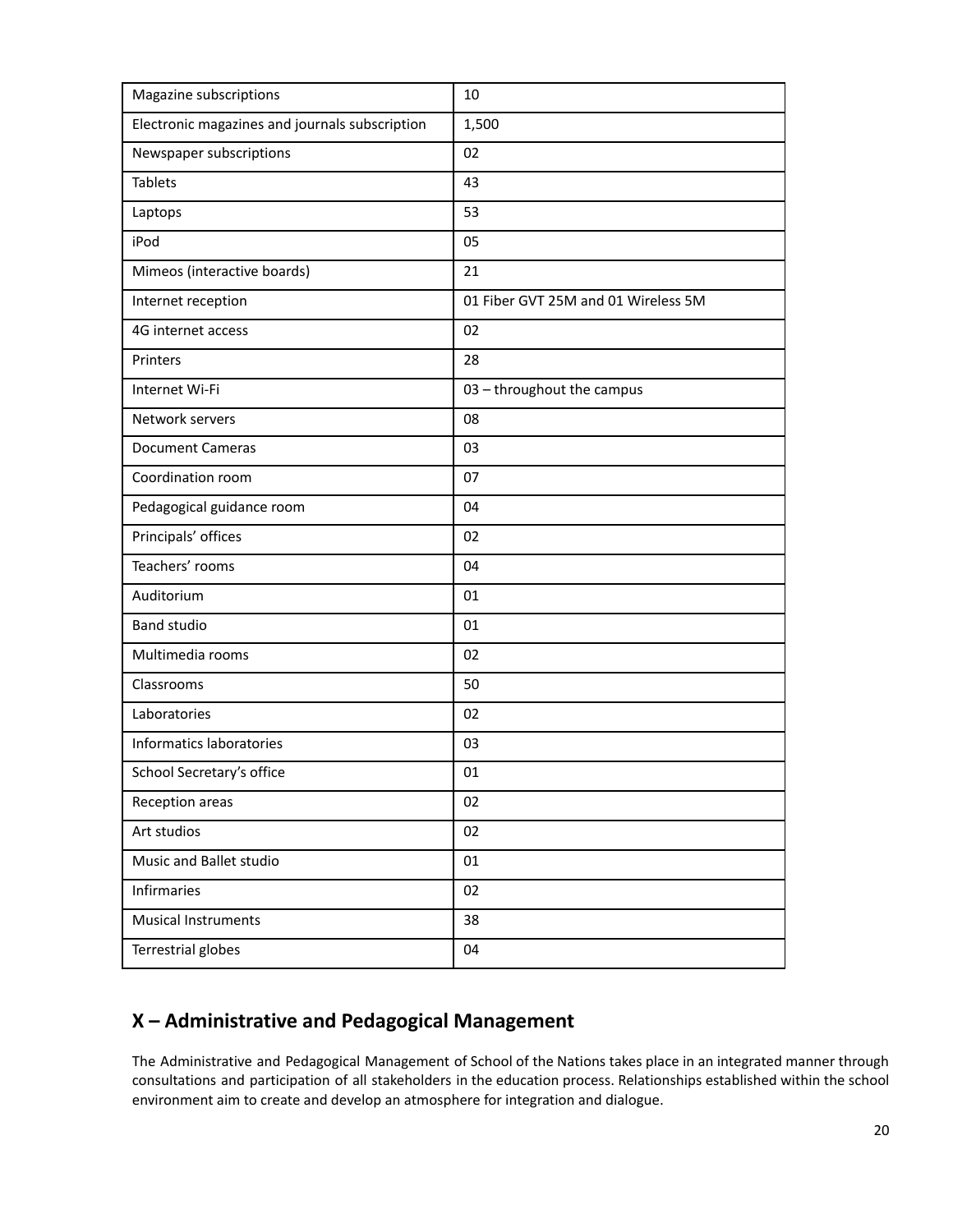The School considers its members, managers, coordinators, teachers, other professional staff, and students as people committed to building a participative-management model to promote continual improvement.

#### <span id="page-20-0"></span>**XI – Final Considerations**

Our objective is thus to educate for life by fostering all aspects of our students' growth. The School is perceived not merely as a space for formal learning but also as an environment where knowledge is built upon experiences.

Our educators strive to enable construction of knowledge and teach basic values whereby our students can assume their places as educated citizens, fully aware of their roles in society.

To fulfill this proposal, the study of the various fields of knowledge assumes new significance through creation, reflection, construction, learning, participation, free expression, dialogue, and, above all, understanding of the world and its problems, the exercise of freedom and acknowledgment of limitations, solidarity, love, and respect for others. Through relations established among contents and concepts, learning 'comes alive,' thereby endowing students with a deeper theoretical understanding through experience of the real world.

The pedagogical bases for these actions consist of constant concern for preparing and educating individuals for life, transforming them truly into world citizens.

Since its founding, the educational process pursued by the School has resulted in a consolidated and high-quality Pedagogical Proposal featuring a bilingual approach to teaching and a commitment to education for citizenship.

The presence of students from various countries provides a mosaic of cultural manifestations, enhancing the theme of integration embraced by the School while enriching its curriculum. This atmosphere in which myriad customs and traditions meet in celebration of the principle of unity in diversity is emblematic of the multicultural nature of the school community. It fosters the development of interpersonal skills for strengthening ties among peoples of the world.

School of the Nations offers an educational project based on its belief in the spiritual nature of humanity, the oneness of humankind, world peace, and an auxiliary language to facilitate communication among peoples of different countries and cultures, in harmony with the guiding principles that underpin our concept of education and its relationship with society.

The School abides by all provisions of the Brazilian Federal Constitution, especially Articles 206, 209, and 210, and the Guidelines and Bases of Education Law (*LDB*).

Brasília - DF, December 9, 2016.

Vilmar Rocha Financial Director